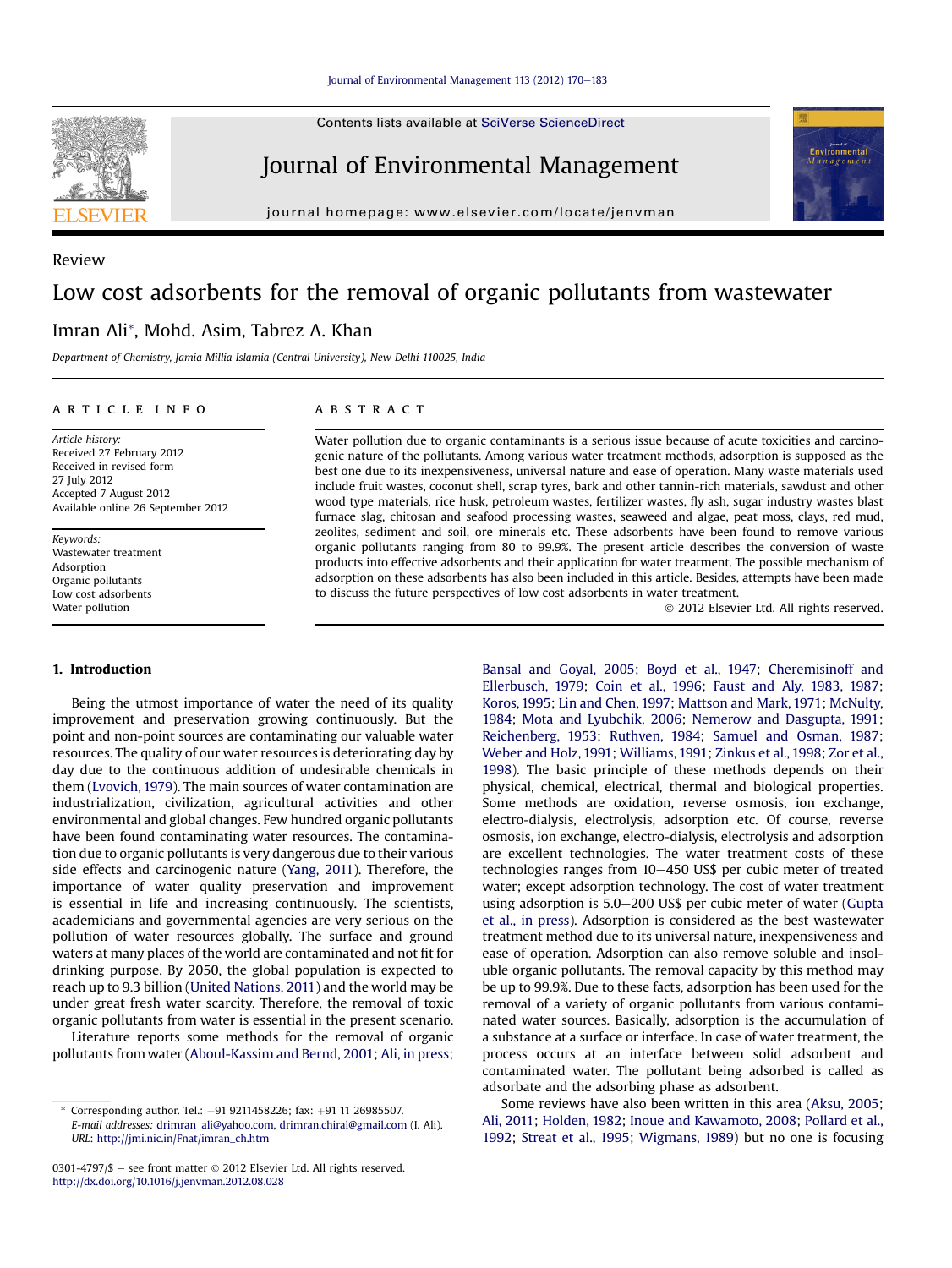<span id="page-1-0"></span>especially on the removal of organic pollutants. Various types of organic pollutants have been found in different water bodies. These organic pollutants may be pesticides, fertilizers, hydrocarbons, phenols, plasticizers, biphenyls, detergents, oils, greases, pharmaceuticals etc [\(Ali and Aboul-Enein, 2004;](#page-10-0) [Damià, 2005;](#page-10-0) [Meyers,](#page-12-0) [1999](#page-12-0)). Their side effects and toxicities were well established and reported by many workers ([Köhler et al., 2006;](#page-11-0) [Meyers, 1999;](#page-12-0) [WHO report, 2010\)](#page-13-0). The general characteristics of organic pollutants are; presence of one or more cyclic ring either of aromatic or aliphatic nature, lack of polar functional groups, and a variable number of halogen substitutions, usually chlorine. Due to these characteristics they are persistent in the environment ([Shatalov](#page-12-0) [et al., 2004](#page-12-0)). In view of the importance of water quality and environmental aspect, it is considered worthwhile to describe the state-of-art of adsorption for the removal of organic pollutants using low cost adsorbents.

#### 2. Development of low cost adsorbents

#### 2.1. Selection of the precursors

Selection of the precursor for the development of low cost adsorbents depends upon many factors. The precursor should be freely available, inexpensive and non-hazardous in nature. Moreover, for good adsorption results, high contents of carbon or oxygen in the adsorbent moiety are very necessary. Other characteristics include high abrasion resistance, high thermal stability and small pore diameters, which results in higher exposed surface area and, hence, high surface capacity for adsorption.

#### 2.2. Types of precursors

The choice of the precursor depends upon the nature of origin, i.e. inorganic or organic. Organic precursors include plant, animal and other materials having high carbon content, like fruit waste, rice husks, bark, seaweed, algae, peat moss, hair and keratin etc. Industrial organic products include petroleum and fertilizer products. The inorganic precursors include soil, clay, mud, zeolites, ore materials, metal oxides and hydroxides.

#### 2.3. Processing method

In 1940s activated carbon was used as an adsorbent for wastewater treatment [\(Cheremisinoff and Ellerbusch, 1979;](#page-10-0) [Weber and Vanvliet, 1980](#page-13-0)). But activated carbon is costly and cannot be used at large scale. This situation compelled scientists toward the development of low cost adsorbents i.e. alternatives of activated carbon [\(Ali, 2011](#page-10-0); [Bhattacharya and Venkobachar, 1984;](#page-10-0) [Nawar and Doma, 1989](#page-12-0); [Srivastava et al., 1987\)](#page-13-0). The use of waste products for developing low cost adsorbents contributes to the waste minimization, recovery and reuse [\(Patteson, 1989](#page-12-0)). Activated carbon includes a broad range of carbonaceous materials, which exhibits a high degree of porosity and extended inter particulate surface area [\(Bansal et al., 1988\)](#page-10-0). A huge variety of carbon containing feed stocks are utilized to prepare activated carbon of different grade; preferably by the catalytic activation of an initially pyrolysed char. Typically activated carbons possess high surface area (600–2000  $\mathrm{m^{2}}$  g<sup>-1</sup>) and well defined microporous structure (average pore opening is about 1.5 nm) [\(Streat](#page-13-0) [et al., 1995\)](#page-13-0). Principally, commercial carbons are prepared from pine wood and coal but there is a continuous search for the inexpensive alternatives. The most common feed stocks for the production of activated carbon at commercial scale are wood, anthracite and bituminous coal, lignite, peat and coconut shell. Alternative feed stocks such as olive stones and almond shells were also used [\(Bansal et al., 1988](#page-10-0); [Holden, 1982\)](#page-11-0). The carbon contents of these precursors range from 40 to 90% (w/w) with bulk density range of 0.40–1.45 g cm<sup>-3</sup>. Activated carbon is prepared in a two stage operation involving carbonization of the raw material below 800 $\degree$ C in the absence of oxygen; followed by activation at elevated temperatures using an oxidant (steam, carbon dioxide or air) and sometimes catalyst. The heating rate as well as time for carbonization and activation are among the important parameters, which affect the final pore structure, surface area and chemistry of the carbon prepared ([Rodriguez-Reinoso, 1986](#page-12-0); [Wigmans, 1986,](#page-13-0) [1989](#page-13-0)).

#### 3. Carbonization and activation

During carbonization, pyrolytic decomposition of precursor occurs together with the concurrent elimination of many noncarbon species (H, N, O and S) [\(Fitzer et al., 1971\)](#page-11-0). In this process, low molecular weight volatiles are first released; followed by light aromatics and finally, hydrogen gas [\(Hucknall, 1985](#page-11-0)). The resultant product obtained is in the form of a fixed carbonaceous char [\(Lewis,](#page-11-0) [1982\)](#page-11-0). The pores formed during carbonization are filled with tarry pyrolysis residues and require activation in order to develop the internal surface of the char. Activation may be accomplished via a chemical or physical treatment.

In chemical activation, a catalyst is impregnated into the feedstock. The most widely used chemical activators are  $ZnCl_2$ ,  $H_3PO_4$ , H2SO4, KOH, K2S and KCNS [\(Zor et al., 1998](#page-13-0)). In this process, a near saturated solution of catalyst impregnated feedstock is dried to influence pyrolysis in such a way that tar formation and volatilization can be kept at minimum. Resulted product is then carbonized and activated in a single action although two separate temperatures are used ([Smisek and Cerny, 1970](#page-12-0)). Chemical activation is performed at temperatures between 400 and 800 $\degree$ C and used for industrially wood based carbons. The catalytically activated product undergoes a post activation treatment for the removal of residual catalyst that can be reclaimed for its reuse. The different waste products used for generating low cost adsorbents are given in Table 1 [\(Pollard et al., 1992\)](#page-12-0).

The pore size distribution of the final product depends largely upon the degree of initial impregnation ([Bansal et al., 1988\)](#page-10-0). [Kadlec](#page-11-0) [et al. \(1970\)](#page-11-0) compared the chemically and physically activated carbons and observed varying shapes and sizes due to different mechanism of activation. The precise mechanistic details of chemical activation are not well understood. The selection of an

#### Table 1

|  | Waste products used for generating low cost adsorbents. |
|--|---------------------------------------------------------|
|--|---------------------------------------------------------|

| А. | <b>House hold wastes</b>      | D. | Sea materials                      |
|----|-------------------------------|----|------------------------------------|
|    | a. Fruit waste                |    | a. Chitosan and seafood            |
|    | b. Coconut shell              |    | processing wastes.                 |
|    | c. Scrap tyres                |    | b. Sea weed and algae              |
|    |                               |    | c. Peat moss                       |
|    |                               |    | d. Miscellaneous waste             |
|    |                               |    |                                    |
| B. | <b>Agricultural products</b>  | E. | Soil and ore materials             |
|    | a. Bark and other tannin-rich |    | a. Clays                           |
|    | materials.                    |    | b. Red mud                         |
|    | b. Saw dust and other wood    |    | c. Zeolites                        |
|    | type materials.               |    | d. Sediment and soil               |
|    | c. Rice husk                  |    | e. Ore minerals                    |
|    | d. Other agricultural waste.  |    |                                    |
| C. | <b>Industrial waste</b>       | F. | <b>Metal oxides and hydroxides</b> |
|    | a. Petroleum wastes.          |    |                                    |
|    | b. Fertilizer wastes          |    |                                    |
|    | c. Fly ash                    |    |                                    |
|    | d. Sugar industry wastes      |    |                                    |
|    | e. Blast furnace slag         |    |                                    |

([Pollard et al., 1992\)](#page-12-0).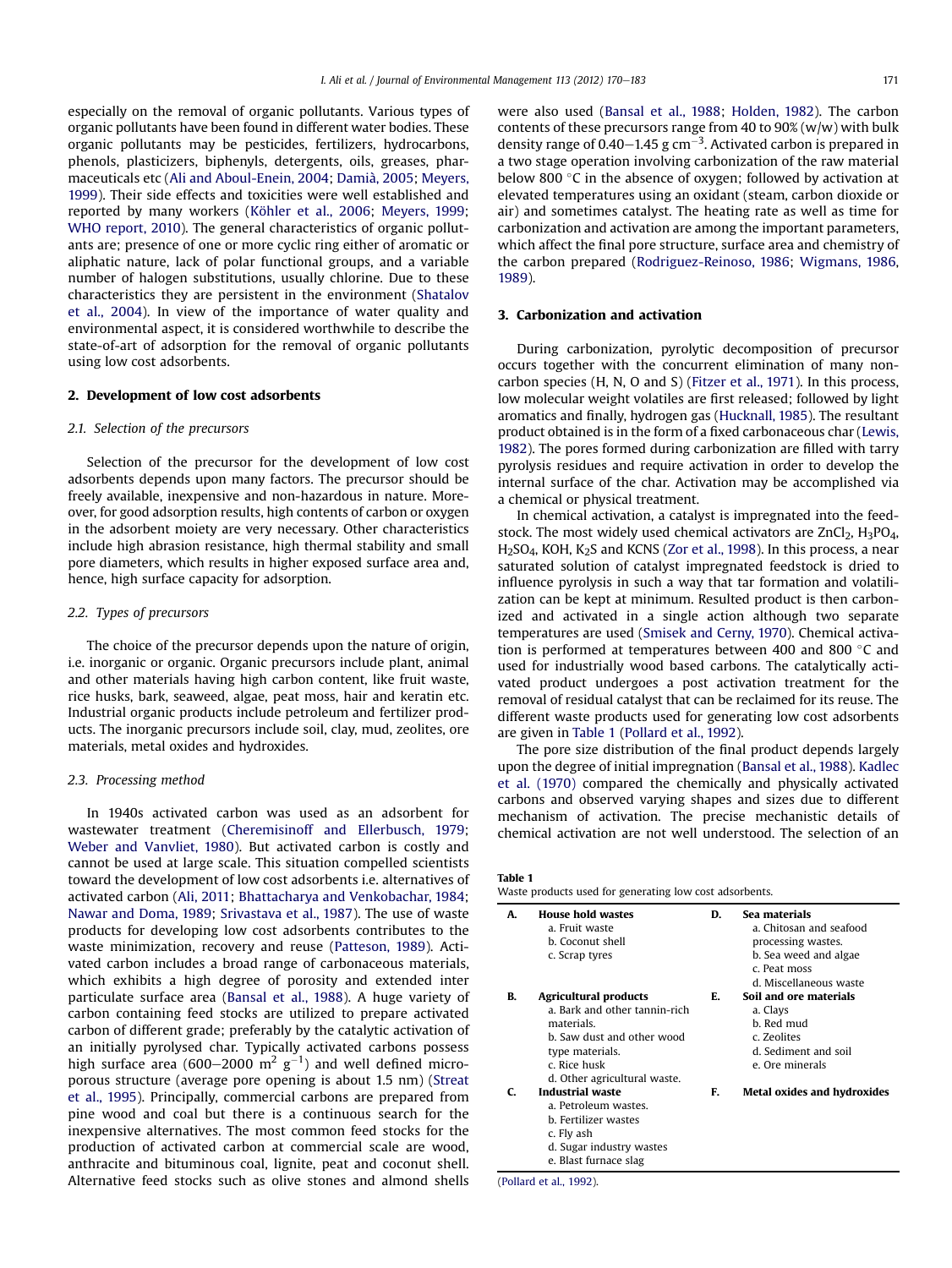activation procedure is largely depends on the catalyst which produces a desired porosity. The physical activation or partial gasification indicates the direct reaction between the carbonized char and an activator. As in chemical activation, the principle objective is the removal of tarry amorphous carbon from the interstitial layers of the structure in order to develop the porosity and make accessible the internal surface area. Porosity develops with increased burn off of disorganized carbon [\(Rodriguez-Reinoso,](#page-12-0) [1986](#page-12-0)). Steam,  $CO<sub>2</sub>$  and air are the most common activators and the mechanism of these reactions being well known for many years ([Lizzio et al., 1990;](#page-12-0) [Marsh and Rand, 1971](#page-12-0); [Walker, 1986](#page-13-0)). Most of the wastes used as an alternative to activated carbon for wastewater treatment by adsorption have been described below. Numerous raw materials have been tried for the preparation of activated carbon. Many industrial as well as agricultural wastes are high in carbon content and offer significant potential for the preparation of carbonaceous chars which may then be further activated to obtain porous adsorbents. A number of such wastes currently pose a variety of disposal problems due to their bulk volume, toxicity or physical nature (e.g. petroleum wastes, scrap tyres, rice hulls). The controlled pyrolysis of these wastes results into porous materials, which can be used as adsorbents in wastewater treatment. Further, this would also help in the disposal as well as reuse of these wastes. The applications of the developed low cost adsorbents are discussed in the following sub-sections.

### 4. Applications of low cost adsorbents

As given in [Table 1,](#page-1-0) the different adsorbents generated from various waste products in water treatment are discussed in the following sub-sections.

#### 4.1. House hold wastes

#### 4.1.1. Fruits waste

Olive stones, almond shells, apricot and peach stones, palm fruit bunch etc. are the prevailing raw materials for the preparation of activated carbon. [Rodriguez-Reinso et al. \(1982\)](#page-12-0) have optimized the activation procedures for activated carbon production using a variety of chemical and physical techniques. Consequently, high quality, microporous carbons have been prepared and characterized [\(Rodriguez-Reinso et al., 1982](#page-12-0)). Langmuir equation was applied to evaluate the surface areas and it ranges between 90 and 1550  $\mathrm{m}^2$  g<sup>-1</sup>. [Caturala et al. \(1988\)](#page-10-0) showed the efficacy of olive stone carbons for uptake of nitro- and chloro-substituted phenols from aqueous solutions. The efficiency of the prepared material for the adsorption varied as per the degree of activation. Olive stones and almond shells have been evaluated for the removal of some industrial dyes viz., Methylene Blue, Orange II, Crystal Violet and Victoria Blue from aqueous phase [\(Aziz et al., 2009](#page-10-0); [Berrios et al.,](#page-10-0) [2012](#page-10-0); [Linares-Solano et al., 1980\)](#page-11-0). In continuation, [Lopez-Garzon](#page-12-0) [et al. \(1984\)](#page-12-0) studied the porosity in olive stone carbons using gas chromatography. Tailor made materials derived from olive stones and activated under controlled conditions, exhibit molecular sieving properties, which can be used as a catalyst for isomerization in petrochemical industries.

[Nasser et al. \(1996\)](#page-12-0) studied the ability of palm fruit bunch particles for the uptake of basic dye (BR18) over a range of initial dye concentration with adsorbent particle sizes vary in the range of 106-300 µm. The maximum adsorption capacity  $q_{\text{max}}$  of palm bunch was found to be 242 mg  $\rm g^{-1}$  of dye. Further, [Nasser \(1997\)](#page-12-0) used palm fruit branch for the removal of dye from water. The material was not subjected to any form of pretreatment prior to its use in the experiments. Accordingly, equilibrium and kinetic studies were carried out during the adsorption of basic yellow dye on fruit bunch adsorbent. The adsorbent was inexpensive and had a monolayer equilibrium capacity of 320 mg dye/g (palm fruit bunch). A range of chemically activated Tamarind nut carbons were prepared by [Srinivasan et al. \(1988\)](#page-12-0) using a variety of treatments adapted from the carbon literature ([Hassler, 1967](#page-11-0)). Recently, [Cardoso et al. \(2011\)](#page-10-0) studied the removal of a textile dye (remazol black B) from aqueous effluent by Araucaria angustifolia, a Brazilian pine fruit shell.

#### 4.1.2. Coconut shell

Coconut shell is a well known precursor for the production of high quality granular activated carbons. Currently, it is responsible for  $\sim$  18% (w/w) global production of commercial activated carbon ([Smith et al., 2009](#page-12-0)). It has been considered as an inexpensive raw material due to its widespread distribution in the developing countries. [Banerjee et al. \(1976\)](#page-10-0) prepared activated carbon by heating  $ZnCl<sub>2</sub>$  impregnated crushed coconut shells to 700 °C. The resulting charred intermediate was activated by steam or air at 900 °C. The carbon so obtained was having surface area of 800 m<sup>2</sup> g<sup>-1</sup> with high adsorbing properties. [Hitchcock et al. \(1983\)](#page-11-0) investigated the adsorption properties of  $ZnCl<sub>2</sub>$  activated coconut coir for the removal of 4-nitrophenol. Coconut coir is a lignocellulosic fiber obtained from the mesocarp. Large amount of adsorbate was retained by these materials (2.3 m mol for the 50% burn off sample). [Mortley et al. \(1988\)](#page-12-0) characterized activated carbon from materials of varying morphology including coconut husks and shells and compared them with commercially available carbons. The precursors with higher activation energies yielded higher surface areas and developed microporosities on account of the lesser degree of lignocellulosic breakdown. [Laine et al. \(1989\)](#page-11-0) prepared Venezuelan coconut carbons by chemical activation. The shells were impregnated with  $H_3PO_4$  followed by a one-step carbonisation/activation at 450  $\degree$ C. The surface area of the product was found to be 1200  $\mathrm{m^{2}\,g^{-1}}$ . The chemically modified activated carbon was used for the removal of rotenone from synthetic and real wastewaters by [Dhaouadi et al. \(2010\)](#page-10-0). Activated carbon was modified with  $NH_3$  and  $(NH_4)_2S_2O_8$  solutions and it was found that ammonia treated carbon had more removal capacity. Recently, [Vieira et al. \(2011\)](#page-13-0) used the coconut shell as the biomass for the removal of textile dyes namely Blue Remazol R160 (BR 160), Rubi S2G (R S2G), Red Remazol 5R (RR 5), Violet Remazol 5R (VR 5) and Indanthrene Olive Green (IOG) dye. It was found that the sorption capacity decreases in order of BR  $160 >$  VR  $5 >$  RR  $5 >$  R S2G  $>$  IOG.

#### 4.1.3. Scrap tyres

Waste tyres are of great concern as they pose a serious fire risk and their uncontrolled combustion may lead to the large volume of oils, polyaromatic hydrocarbons (PAH), phenols into the atmosphere ([ENDS, 1990\)](#page-11-0). On the other hand, these waste tyres have high carbon content. Thus, controlled pyrolysis has been employed to convert butyl rubber. Carbon black content obtained from these waste tyres with semi-active carbon. The stripped tyres rubber has been used by [Lucchesi and Maschio \(1983\)](#page-12-0) to obtain carbon by moving bed reactor at 400-700  $\degree$ C. The surface area of the finished carbon was found up to 320  $m^2$   $g^{-1}$ . This product was used for the removal of Orange II and Acid Black 24 dyes from aqueous phase. By vapor phase applications a highly active carbon of surface area 1260  $\mathrm{m}^2$  g<sup>-1</sup> was prepared by [Ogassawara et al. \(1987\)](#page-12-0). [Paprowicz](#page-12-0) [\(1990\)](#page-12-0) prepared powdered activated carbon from waste tyre rubber. The surface area of the product was quite low (193  $\mathrm{m^{2}\,g^{-1}}$ ) but the sorbent exhibited a considerable affinity for the removal of aqueous phase phenol during subsequent batch adsorption trials. Recently, various dyes and phenols were adsorbed using activated carbon derived from scrap tyre rubbers by different workers [\(Gupta](#page-11-0) [et al., 2011;](#page-11-0) [Li et al., 2010](#page-11-0); [Troca-Torrado et al., 2011\)](#page-13-0). [Hutchinson](#page-11-0)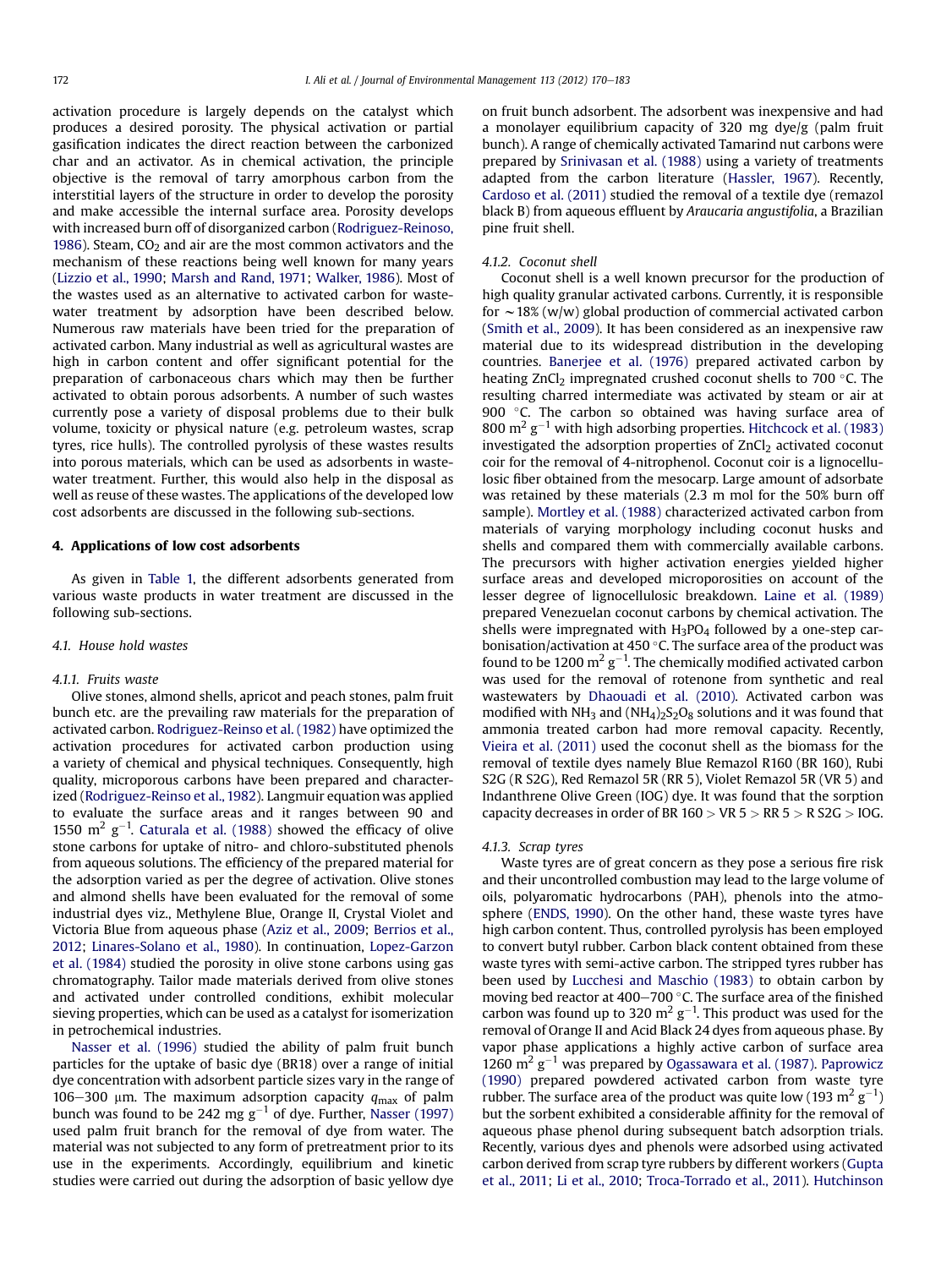[et al. \(1993\)](#page-11-0) selected three different sorbents [rubber, sphagnum peat moss and steam exploded wood (SEW)] to evaluate their ability for removing metolachlor. All the three sorbents chosen were economic. Out of them, rubber demonstrated the highest sorptive capability followed by peat and SEW. At the maximum concentration of formulated pesticide examined (400 mg  $L^{-1}$ ) metolachlor was 85% removed by rubber from the solution, while peat and steam exploded wood (SEW) were 71% and 55% efficient. [Streat et al. \(1995\)](#page-13-0) carried out a comparative study of the sorption of phenol and p-chlorophenol from water using commercialized carbon adsorbent of straw and rubber tyres. The used tyre samples were carbonized in a tube furnace in a stream of  $N_2$  at 3 °C per min to 800 or 900 $\degree$ C. Further, the product was activated using a stream of moist nitrogen at fixed temperature by varying the gas flow rate and the reaction time. The sorption of phenol and p-chlorophenol was almost identical to that of conventional activated carbons.

#### 4.2. Agricultural products

#### 4.2.1. Bark and other tannin-rich materials

Bark is a solid waste of timber industry and can be used as a possible adsorbent due to its high tannin content. The polyhydroxyl groups of tannin are found to be the active species in the adsorption process. The main problem associated with tannin containing materials is decoloration of water due to soluble phenols. To overcome this problem, chemical pretreatment of bark has been tried by a number of workers. [Alves et al. \(1993\)](#page-10-0) carried out formaldehyde pretreatment to diminish the bleeding of colored compounds without appreciably affecting capacity. [Vázquez et al.](#page-13-0) [\(2006,](#page-13-0) [2007\)](#page-13-0) studied the adsorption of phenols by untreated and treated bark of Pinus pinaster. The treatment of the bark was carried out with formaldehyde in acid medium. Randall et al. ([Randall et al., 1974a](#page-12-0), [1974b](#page-12-0)) performed a comparative study of bark adsorption with that of peanut skins, walnut expeller meal and coconut husks. The authors observed comparable adsorption capacities of above adsorbent. [Orhan and Buyukgungor \(1993\)](#page-12-0) studied the adsorption capacities of nut and walnut shell, waste tea and coffee and compared them with activated carbon. They demonstrated that the capacities of the tannin containing products were only slightly less than for activated carbon. [Edgehill and](#page-11-0) [Lu \(1998\)](#page-11-0) determined the potential of carbonized slash pine bark as a suitable substitute for activated carbon. The bark was carbonized by slow heating in nitrogen atmosphere for 6.5 h at 672 °C. BET  $N_2$  surface area, average micropore and mesopore diameter, and micropore volume of the prepared adsorbent were 332 m<sup>2</sup> g<sup>-1</sup>, 2.17 A $^{\circ}$  and 0.125 cm<sup>3</sup> g<sup>-1</sup>, respectively. Portuguese pine bark was shown to be a suitable precursor for activated carbon production by [Guedes de Carvalho et al. \(1984\).](#page-11-0) Carbonization of ground bark was carried out at 600 °C for 1 h under  $N_2$ atmosphere and then activated at 800–1000 °C by partial  $CO<sub>2</sub>$ gasification. Eucalyptus bark, an abundant, inexpensive, forest residue has been investigated for its potential use in the removal of reactive dyes ([Morais et al., 1999\)](#page-12-0). It was examined that all factors studied have a significant effect on the adsorption process in the order of initial dye concentration  $>$  bark concentration  $>$  initial  $pH >$  sodium chloride concentration  $>$  temperature. Similar experiments were undertaken with commercial activated carbon and the results showed that the adsorption capacity of bark was about half of the activated carbon.

[Bras et al. \(1999\)](#page-10-0) tested the ability of pine bark to remove organochlorine pesticides from aqueous solutions. The results showed that approximately 97% of heptachlor, aldrin, endrin, dieldrin, DDT, DDD and DDE were removed from 1.0 to 10.0  $\mu$ g L<sup>-1</sup><br>solutions. However, lind ne could not be effectively adsorbed (38%) solutions. However, lindane could not be effectively adsorbed (38% yield of removal). The authors also compared pine bark with activated carbon and suggested that for the compounds with similar physicochemical properties, pine bark could be employed as an alternative to carbon. [Li et al. \(2010\)](#page-11-0) studied the removal efficiency of polycyclic aromatic hydrocarbons (PAHs), namely phenanthrene and pyrene on raw and modified pine bark. [Li et al. \(2010\)](#page-11-0) proposed that pine bark was good adsorbent for the removal of PAHs and its efficiency could be promoted significantly by acid hydrolysis. Bark had a considerable ability to remove a variety of dyes as compared to other adsorbents studied.

[McKay et al. \(1999\)](#page-12-0) examined the utility of five inexpensive adsorbents i.e. rice husk, bark, cotton, hair and coal for the adsorption of two cationic dyes (safranine and methylene blue). The monolayer adsorption capacities for safranine were higher in comparison to methylene blue on all the adsorbents studied except for coal. [Zhou et al. \(2010\)](#page-13-0) removed the neutral red dye (cationic dye) from the aqueous solution using cottonseed hull, a low cost widely available agricultural waste in China. [Ibrahim et al. \(2010\)](#page-11-0) modified barley straw with NaOH and a cationic surfactant hexadecylpyridinium chloride monohydrate (CPC) to remove two anionic dyes; Acid Blue (AB40) and Reactive Blue 4 (RB4) from aqueous solution. The CPC was observed strongly attached to straw surface with good removal percentage of AB40 and RB4. The adsorption of these dyes on modified straw was favorable at high acidic condition but the desorption process was found relatively less efficient.

#### 4.2.2. Sawdust and other wood type materials

Another waste product from the timber industry is sawdust and [Mckay and Poots \(1980\)](#page-12-0) used this waste for the removal of Telon and Astrazone Blue dyes. It was found that for telon blue removal, the cost using wood was only 1.5% in comparison to carbon and for astrazone blue removal the cost was only 8.2% to that of carbon. Some other tannin-rich agricultural by products have been tested as low cost adsorbents ([Djilani et al., 2012\)](#page-10-0). Hardwood (Beech) sawdust with 13% moisture content was used as an adsorbent by [Asfour et al. \(1985\)](#page-10-0) for the basic dye Astrazone Blue FRR 69. The results indicated that the capacity of hardwood for adsorption of basic dye increased with temperature i.e. from 82.2 mg dye/g of wood at 25 °C to 105.7 mg dye/g of wood at 80 °C. The data showed that the relative cost of hardwood sawdust was 8.4% that of activated carbon and, hence, there was no need to recover the sawdust. Therefore, the exhausted wood can be used as a fuel. [Gupta et al.](#page-11-0) [\(2010\)](#page-11-0) studied the adsorption-desorption of indigocarmine by using deoiled mustard. Desorption process can be significantly enhanced up to 85% when using 30% glycerol as eluting agent.

#### 4.2.3. Rice husk

Rice husks or hulls are significant high volume agricultural wastes for the production of low cost adsorbents. [Tannin and Gurgey](#page-13-0) [\(1988\)](#page-13-0) studied the water purification properties of rice husk carbon (RHC). Methylene blue adsorption on RHC was fruitfully achieved. [Nawar and Doma \(1989\)](#page-12-0) determined the adsorptive capacities of peat moss and raw rice hulls for the removal of two industrial textile dyes, Sandocryl Orange B-3RLE and Lanasyn Black BRL ABK and compared these with those of a granular commercial carbon. The maximum adsorption was observed with the peat moss (95%, w/w, 50 mg/L initial concentration, 2 h contact time) followed by rice hulls (90% w/w) and the least with commercial carbon (87%, w/w). The relative costs of peat moss and raw rice hulls for the removal of textile dyes were found to be 0.52 and 1.19% in comparison to carbon for Sandocryl Orange 1.4% and 0.3% for Lanazyn black, respectively. Moreover, activated carbon and porous carbon prepared from rice husk were used for the adsorption of various dyes and other organic pollutants like malachite green, Rhodamine B, dibenzothiophenes, humic acid, phenol and municipal solid waste landfill leachate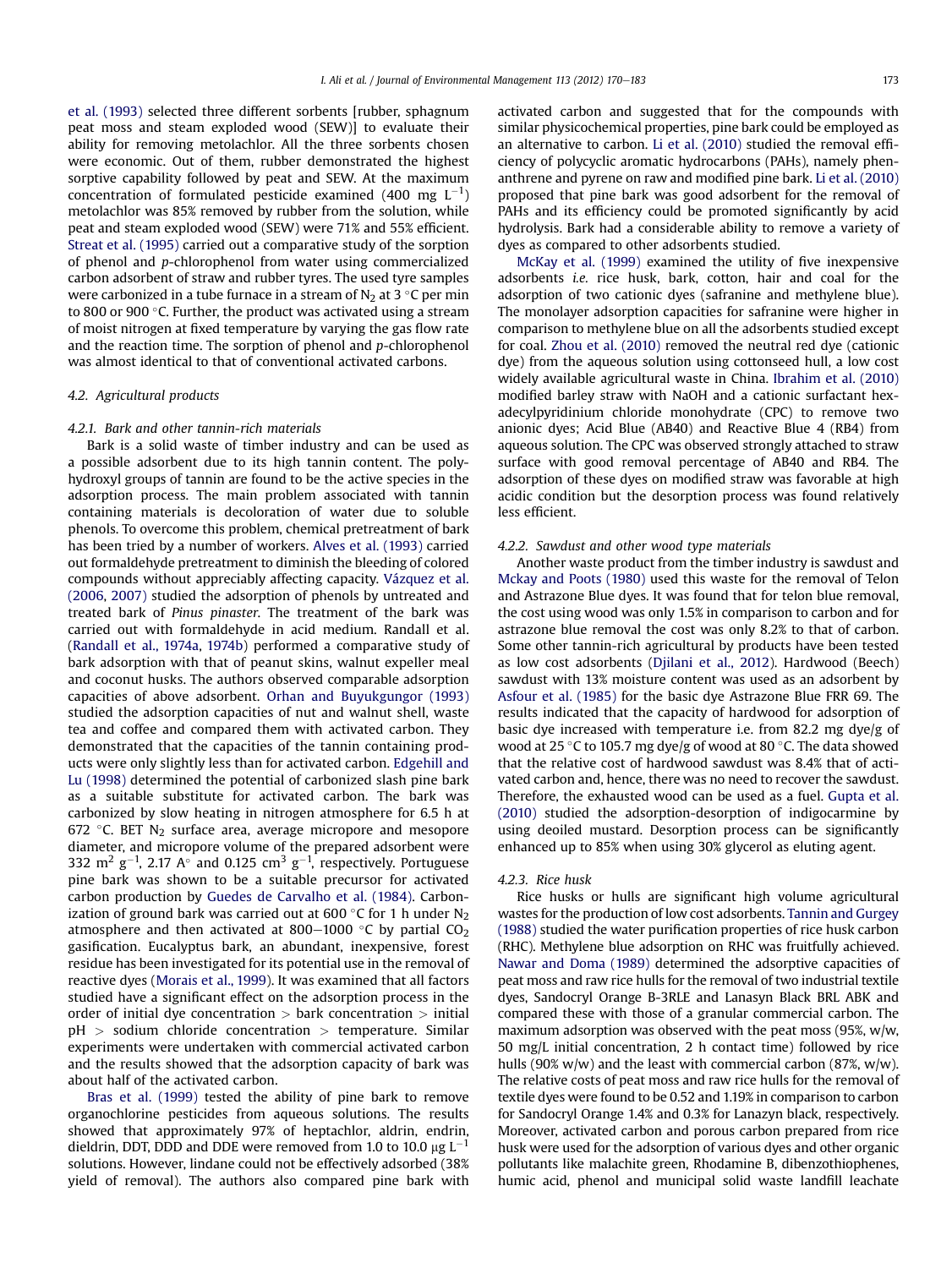([Guo et al., 2003,](#page-11-0) [2005](#page-11-0); [Kalderis et al., 2008](#page-11-0); [Kumagai et al., 2009\)](#page-11-0). [Youseff et al. \(1990\)](#page-13-0) tried chemical activation using ZnCl<sub>2</sub> and steam activation of RHC. The chemically activated materials reported (600 $\degree$ C, limited air) have the capacities of 0.24-0.72 mM for methylene blue, which depends on the initial  $ZnCl<sub>2</sub>$  impregnation ratio in comparison to steam activated carbons (900 $\degree$ C, 12-43%) burn off), having the poor affinity for this dye  $(0.05-0.28 \text{ mM})$ . [Manique et al. \(2012\)](#page-12-0) studied the purification of bio-diesel from the waste frying oil (WFO) by rice husk ash. The impurity of WFO ranges from 1 to 5% of the bio-diesel. The best removal of the WFO was found when its concentration was 4% of the bio-diesel. The adsorption is attributed to the presence of high concentration of silica as well as the presence of meso and macro pores in the composition of the WFO.

#### 4.2.4. Other agricultural waste

Cellulosic and lignocellulosic wastes have long been recognized as raw materials for the preparation of activated carbon. [Perineau](#page-12-0) [et al. \(1982\)](#page-12-0) evaluated lignocellulosic component of wool carbonizing waste for the removal of dyes from textile wastewater. The uptake of dyes was selective and can be explained in terms of ionic chemisorptive interactions between dye molecule and charged ammonical sorbent substrate. [Lopez-Gonzalez et al. \(1985,](#page-12-0) [1988\)](#page-12-0) studied the preparation of activated carbon from Spanish olive wood obtained from the pruning and felling of olive groves. The product was capable of adsorbing considerable amounts of 4 nitrophenol from aqueous solutions. A series of activated carbon have been prepared by [Martin-Sanchez \(1990\)](#page-12-0) using chromium tanned leather waste. This precursor was high in ash  $(Cr<sub>2</sub>O<sub>3</sub>)$ content i.e.  $22-69$  weight wise percent. It was carbonized and activated at 825 °C in a  $CO<sub>2</sub>$  atmosphere to produce carbon with a maximum surface area of 108  $\mathrm{m^{2}}$  g<sup>-1</sup>. [Renouprez and Avom](#page-12-0) [\(1988\)](#page-12-0) prepared activated carbon from palm tree cobs, a waste from the palm oil industry in Cameroon. The activated carbons obtained possessed surface areas ranging from 23–1078 m<sup>2</sup> g<sup>-1</sup>.

Jute stick, a bulk volume agricultural waste in India has been utilized to prepare a high quality, light weight charcoal chips by [Banerjee and Mathew \(1985\)](#page-10-0). [Simitzis and Sfyrakis \(1988a,](#page-12-0) [1988b\)](#page-12-0) have examined carbon obtained by the activation of phenolformaldehyde resin mixed in a 20/80 blend with both olive stones and cotton seeds. The products so obtained showed similar adsorption capacities as demonstrated by commercial carbon for 3-nitrophenol, 4-nitrophenol and methylene blue. Incorporation of the resin gives added support to the activated carbon. [Tahn et al.](#page-13-0) [\(1996\)](#page-13-0) utilized decaying leaves of a common urban planted plane (Plantannus orientalis) and found them capable for the removal of phenol and buffering excessive acid base from aqueous solutions. The removal processes were found slightly dependent upon both pH and ionic strength. Recently, [Han et al. \(2011\)](#page-11-0) studied the removal of methylene blue by lotus leaf from the aqueous solution. The adsorption on the lotus leaf was due to hydroxyl and carbonyl group at the surface of the leaf. The adsorption capacity of the lotus leaf was reported as 221.7  $\text{mg}\,\text{g}^{-1}$  at 293 K. [Sun and Xu \(1997\)](#page-13-0) examined the efficacy of sunflower and stalks as an adsorbent for two basic dyes (Methylene Blue and Basic red 9) and two direct dyes (Congo red and direct blue 71) from aqueous solutions. The adsorption rates of two basic dyestuffs were much higher than that of the direct dyes. About 80% dye was removed within 30 min.

#### 4.3. Industrial wastes

#### 4.3.1. Petroleum wastes

A number of researchers have been attracted by the large quantities of carbonaceous waste residues generated in the petroleum refineries. These wastes have been utilized as a precursor for activated carbon. [Kogyo and Kaisha \(1988\)](#page-11-0) patented a method demonstrating the production of pitch beads (a mixture of petroleum pitch and polyaromatics). Initial oxidation of pitch beads was carried out at 400  $\degree$ C and the resultant product was activated at 800 $\degree$ C to obtain the adsorbent of optimum quality. [Fasoli and](#page-11-0) [Genon \(1976\)](#page-11-0) used a refinery waste for the preparation of a granular carbon. In this study, the precursor was spent sand filter, which was used for the removal of insoluble oil residues from a refinery wastewater. The waste was carbonized in a rotary furnace and then activated under steam atmosphere. Reuse of the carbon for the same application was also suggested by the authors. [Ali and Saleem](#page-10-0) [\(1988\)](#page-10-0) tried heavy vacuum bottoms obtained from an Iraqi crude oil for the production of a carbonaceous adsorbent.

#### 4.3.2. Fertilizer wastes

The waste slurry generated during the liquid fuel combustion in fertilizer plants has been converted into an inexpensive carbonaceous adsorbent material by Srivastava and coworkers ([Srivastava](#page-13-0) [et al., 1989](#page-13-0)). In this study, the waste slurry was first of all treated with hydrogen peroxide and then heated to 200  $\degree$ C till the evolution of black soot stopped. The heated product was cooled and then activated in the presence of air at 450  $\degree$ C for 1 h, which yielded an adsorbent of 630 m $^2$  g $^{-1}$  surface area. This product also exhibited good adsorption potential for the substituted phenols ([Srivastava and Tyagi, 1994](#page-12-0), [1995\)](#page-13-0). The studied phenols were 2,4,6-trinitrophenol, 4-nitrophenol, 4-chlorophenol, phenol, 1,3 dihydroxybenzene and 1,3,5-trihydroxybenzene. The results indicated that 2,4,6-trinitrophenol had the highest affinity for the adsorbent while 1,3,5-trihydroxybenzene had the least. The process was economically feasible as the product was inexpensive than the commercially available activated carbon. The competitive effect on the uptake of these substituted phenols viz. on the carbonaceous adsorbent has been studied using the Langmuir and Snoeyink modified model [\(Srivastava and Tyagi, 1995\)](#page-13-0). For four phenolic compounds studied, the rate was higher for 2,4,6 trinitrophenol than for the other substituted derivatives. Their relative rates decreased in the order of 4-nitrophenol  $> 4$  $chlorophenol > phenol > 1,3-dihydroxybenzene. Srivastava et al.$ ([Srivastava et al., 1997](#page-13-0)) also studied the adsorption of dinitrophenol (DNP) on this adsorbent. The removal of DNP was 99.9% (w/w) at low concentrations while it was  $80\%$  (w/w) at higher concentration at optimum pH (4.0). Both batch and column studies were performed. Some feasibility experiments have also been performed with an aim to recover DNP and chemical regeneration of the spent column. It was reported that 60 mL of 5% NaOH was sufficient for almost complete desorption of DNP (desorbed 55.2 mg). After regeneration with 1.0 M  $HNO<sub>3</sub>$  the sorption capacity of the column was almost the same as that of virgin adsorbent material.

#### 4.3.3. Fly ash

The estimated global production of fly ash was 67.5 million tons per annum in 2010 [\(http://acaa.af](http://acaa.affiniscape.com)finiscape.com). Currently there is no set methodology to use it and a large amount dumped as land filler, which is still  $10\%$  (w/w) of the total mass available. Fly ash is an inorganic residue and its chemical constituents comprise of 40–50% (w/w) silica (SiO<sub>2</sub>) 20–35% (w/w) alumina (Al<sub>2</sub>O<sub>3</sub>) and 5–12% (w/w) iron oxide (Fe<sub>2</sub>O<sub>3</sub>). Fly ash also contains 12–30% (w/w) carbon and unburnt residue [\(Ferraiolo et al., 1990\)](#page-11-0).

The removal of dyes and phenols from industrial wastewaters using fly ash was also reported [\(Boyd, 1982;](#page-10-0) [Paprowicz, 1990\)](#page-12-0). [Kumar et al. \(1987\)](#page-11-0) reported the removal efficiencies of phenol, cresol and phenol: cresol (1:1) using fly ash as an adsorbent. Chrome red dye adsorption was investigated by [Gupta et al. \(1988\)](#page-11-0) using locally available fly ash. They reported 99% removal from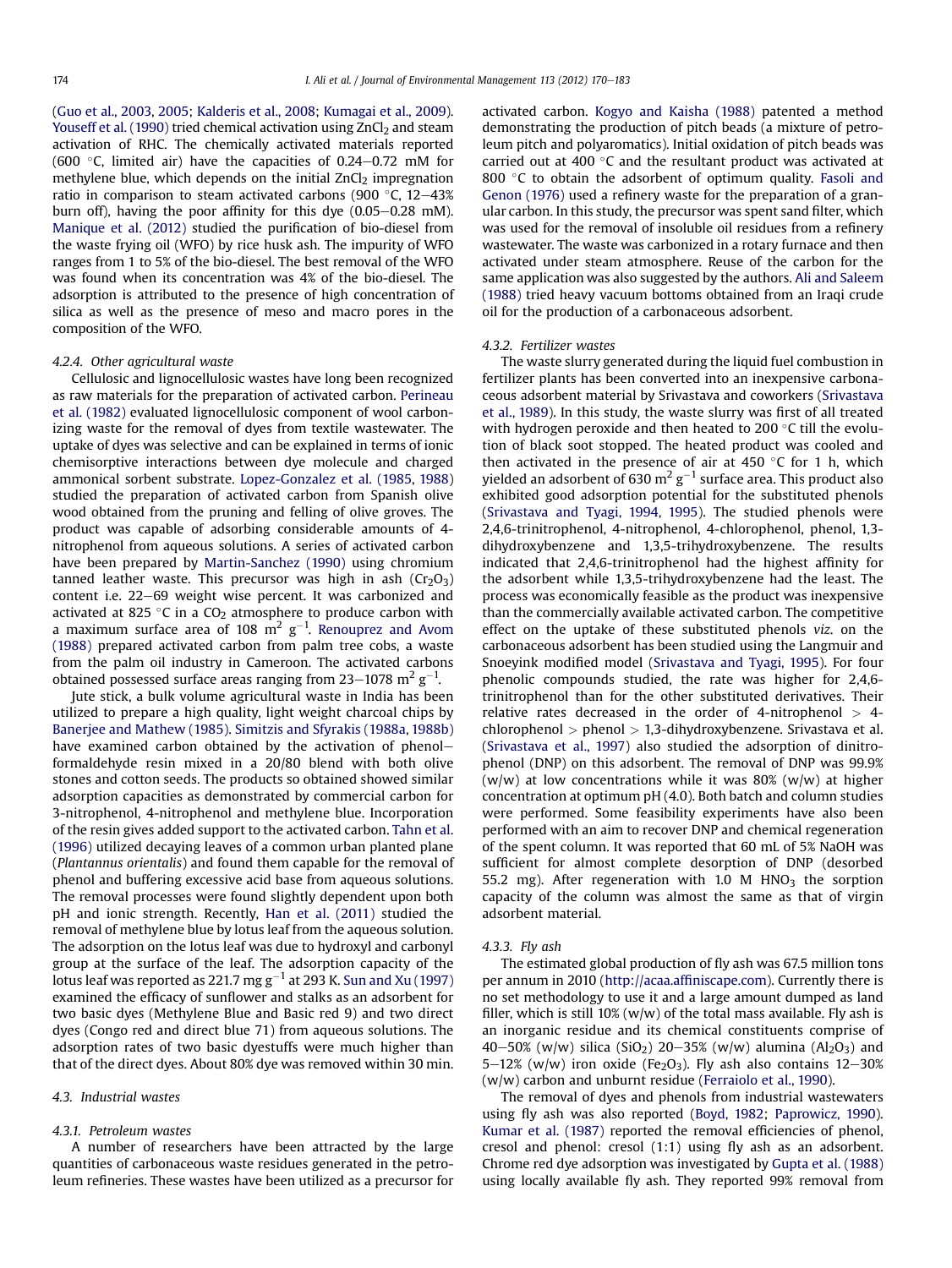5 mg L $^{-1}$  solution within 2 h time. Further, the same group ([Gupta](#page-11-0) [et al., 1990](#page-11-0)) demonstrated complete removal of chrome red dye from 10 mg  $L^{-1}$  initial concentration by a mixture of fly ash and coal in a 1:1 blend. [Sun et al. \(2010\)](#page-13-0) studied the adsorption of anionic dyes (Reactive Red 23, Reactive Blue 171, Acid Black 1 and Acid Blue193) on fly ash. The authors reported that the adsorption was pH dependent with the maximum adsorption capacity of the initial solution at pH  $7.5-8.5$  for reactive dyes and  $5-6$  for acid dyes. The optimum time to reach the equilibrium was 60 min for both dyes with an increase in the initial dye concentration enhanced the adsorption capacity, but failed to increase the dye removal efficiency.

[Kapoor and Viraraghavan \(1996\)](#page-11-0) reported fly ash as extremely variable and good adsorption capacity adsorbent. [Daniels et al.](#page-10-0) [\(1993\)](#page-10-0) evaluated the feasibility of utilizing alkaline fly ash to control acid mine drainage. The results revealed that this technique had potential for industrial scale use. [Banerjee et al. \(1997\)](#page-10-0) reported the adsorption kinetics of o-xylene fly ash. [Mahedeva et al. \(1997\)](#page-12-0) utilized coal fly ash as a non-conventional, low cost adsorbent for the removal of phenol. Experiments were conducted under varying conditions of adsorbent dose, pH, initial concentration and contact time. At equilibrium, 95-96% adsorption on coal fly ash adsorbent was achieved. [Albanis et al. \(1998\)](#page-10-0) studied the adsorption of fly ash on the adsorption and desorption of 4 selected chlorophenols and 2 herbicides. Mass balance estimation showed that the adsorbed amounts of chlorophenols in mixtures of soil with 30% fly ash were up to 36.5% for 2,4-dichlorophenol, 55.8% for 2,4,6-trichlorophenol, 68.7% for 2,3,5,6 tetrachlorophenol and 84.9% for pentachlorophenol. The respective adsorbed amounts of herbicides in mixtures with 20% fly ash were up to 37.5% for alachlor and 43.2% for metachlor. In contrast, the amounts of desorption decreased as the fly ash content and number of chlorine atoms in the phenolic ring increased. [Alemany et al. \(1996\)](#page-10-0) examined the possible use of fly ash for the removal of phenol from water. [Aksu and Yener \(2001\)](#page-10-0) used dried activated sludge and fly ash for removing monochlorinated phenols (o-chlorophenol and p-chlorophenol). The pollutant binding capacity of the adsorbent/biosorbent was shown to be a function of the substituted group, initial pH and initial mono-chlorinated phenol concentration. The working sorption pH was determined as 1.0 and the equilibrium uptake increased with increasing initial mono-chlorinated phenol concentration up to 500 mg/dm $3$  for all the mono-chlorinated phenol-sorbent systems. The suitability of Freundlich, Langmuir and Redlich-Peterson adsorption models to the equilibrium data was investigated for each mono-chlorinated phenol-sorbent system. The results showed that the equilibrium data for all the mono-chlorinated phenol-sorbent systems fitted Redlich-Peterson model the best within the concentration range studied.

#### 4.3.4. Sugar industry wastes

Sugar industries generate large amounts of pollution load particularly in terms of suspended solids, organic matter, press mud, bagasse pith and bagasse fly ash. These wastes especially bagasse fly ash does not find any use as such and causes a disposal problem. Currently, this is being used as filler in building materials. However, bagasse fly ash and other waste products have been used as adsorbent for the removal of various pollutants from the water.

[McKay et al. \(1997a\)](#page-12-0) studied the adsorption of two acid dyes viz. Acid Red 114 (AR) and Acid Blue 25 (AB) onto bagasse pith. Bagasse pith is a significant waste product from the sugarcane industry and, generally, regarded as having very little economic value. The pith was not subjected to any pretreatment prior to use. A standard agitated tank configuration was used for the batch contact studies. The maximum saturation capacities of bagasse pith for two dyes were 21.7 mg dye/g for Acid Blue 25 and 22.9 mg dye/g for Acid Red 114. In another study, [Mckay et al. \(1997b\)](#page-12-0) studied the adsorption of four dyes onto bagasse pith. [Srivastava et al. \(1995a](#page-13-0), [1995b\)](#page-13-0) converted bagasse fly ash into a low cost adsorbent for the removal of substituted phenols. The uptake of trinitrophenol on the bagasse fly ash was compared with other commercially available adsorbents. It was found that the developed bagasse fly ash adsorbent was considerably effective and inexpensive. The removal of dinitrophenol has also been observed ([Gupta et al., 1998](#page-11-0)). The cost estimation of bagasse fly ash indicated that the waste bagasse fly ash was available for Rs 60 ton $^{-1}$  and considering the cost of transport, chemicals, electrical energy used in the process the finished product would cost approximately Rs  $400$  ton<sup>-1</sup>. Therefore, the adsorbent may be a good replacement of commercially available carbon due to its comparable efficiency and a significant low cost. The results showed that 86% dinitrophenol could be removed using 10 g  $L^{-1}$  of activated bagasse fly ash.

[Gupta et al. \(2000\)](#page-11-0) investigated the removal of phenol and pnitrophenol from wastewater obtained from a coal gasification plant using activated bagasse fly ash. Batch studies showed that 95% of phenol and 100% p-nitrophenol can be removed by using 10 g dm<sup>-3</sup> of adsorbent at pH 4.0. The adsorption capacity ( $K_F$ ) is less for phenol-bagasse fly ash system than that for p-nitrophenolbagasse fly ash system. Langmuir constant  $Q^{\circ}$  decreased with increase in temperature indicating the process to be exothermic in nature. To assess the practical utility of the adsorbent, column studies were also performed. Desorption was tried with a number of eluting agents and almost complete desorption  $({\sim}98%)$  of phenol could be achieved with only 8% NaOH. The regeneration of the spent column was carried out with 1.0 M HNO<sub>3</sub>. A sample of actual wastewater from a coal gasification plant having phenols (2800 mg dm<sup>-3</sup>) was successfully treated on the columns of this adsorbent material. Almost complete removal of phenol from 50  $\text{cm}^3$  of wastewater at pH 4.0 was possible with the column of bagasse fly ash. The cost of the prepared adsorbent was estimated and it was found that the finished product would cost  $\sim$  US\$  $12$  ton<sup>-1</sup> in comparison to the cheapest commercially available carbon costing  $\sim$  US\$ 285 ton<sup>-1</sup>. Further, [Gupta et al. \(2000\)](#page-11-0) and [Gupta and Ali \(2001\)](#page-11-0) have removed successfully basic dyes i.e. rhodamine B and methylene blue and pesticides i.e. DDD and DDE from wastewater and aqueous solutions using a sugar industry waste - bagasse fly ash. Besides, [Gupta et al. \(2002\)](#page-11-0) utilized bagasse fly ash for the removal of pesticides specially lindane and malathion from wastewater. The authors reported the maximum uptake 97 $-98\%$  at pH 6, 5 g/L dose. The results were analyzed with the Langmuir and Freundlich models. The thermodynamic parameters were also calculated and the adsorption reported was exothermic in nature. [Khattri and Singh \(1999\)](#page-11-0) observed the removal of malachite green, methylene blue, rhodamine B and crystal violet using sugarcane dust.

#### 4.3.5. Blast furnace slag

Steel plants produce a large volume of granular blast furnace slag as a byproduct, which cause disposal problem. It is being used as filler or in the production of slag cement. It has been converted into an effective and economical adsorbent for the removal of some toxic organic pollutants from the water as well as wastewater. [Gupta et al. \(1988](#page-11-0), [1990\)](#page-11-0) investigated the removal of malachite green (a dye) onto activated blast furnace slag. Blast furnace slag was obtained from Tata Iron and Steel Company, Limited, Jamshedpur (India). The waste was washed with water and dried at 200 $\degree$ C. The heated product was cooled and activated in air at 600 $\degree$ C for 1 h. The surface area of the finished product was 107  $\mathrm{m^{2}\,g^{-1}}$ . The studies revealed that the developed activated slag can be fruitfully employed as adsorbent for the removal of dyes. The removal of malachite green was almost 99.9% at lower concentrations. Further,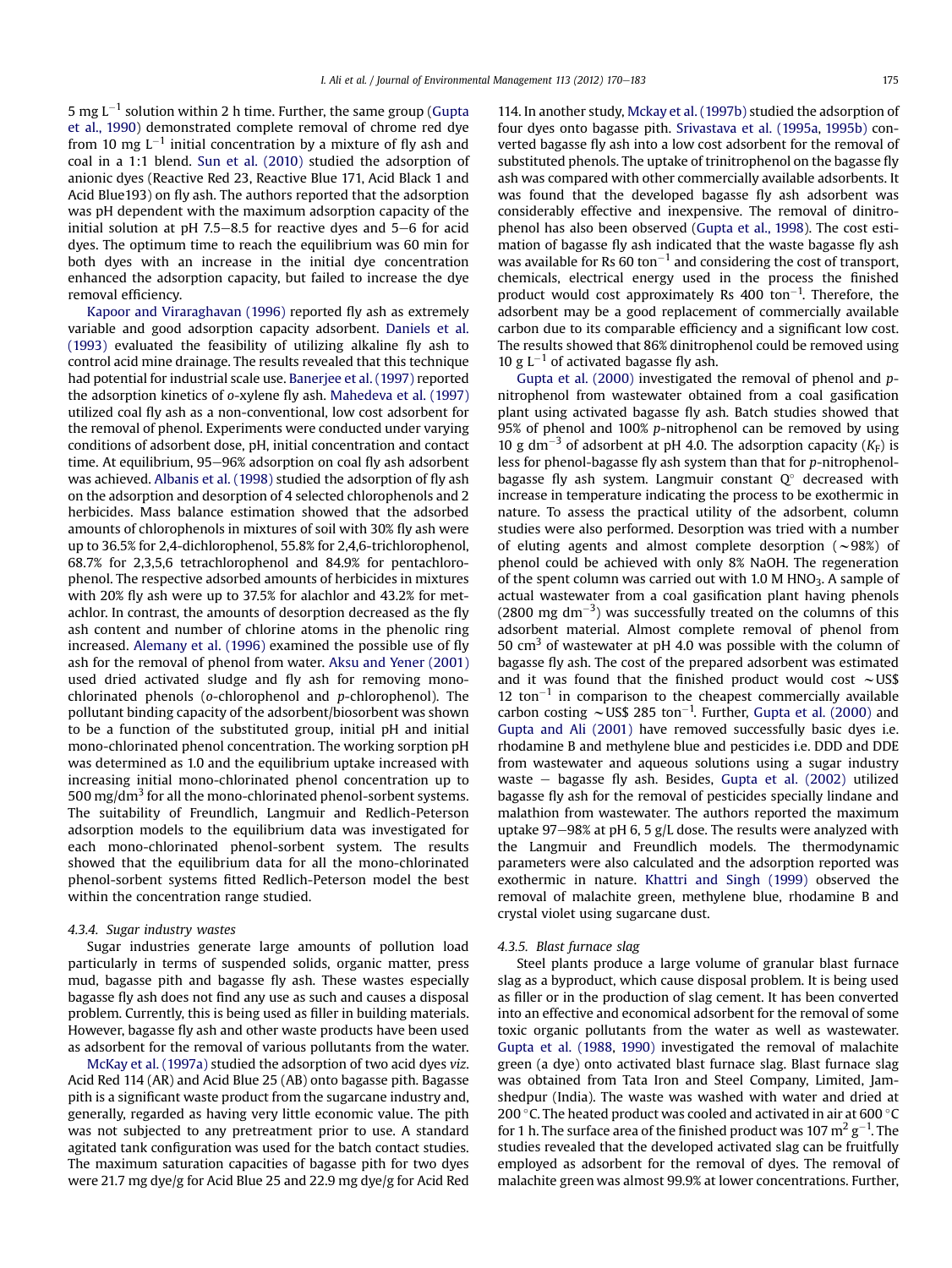the column capacity was found to be higher than batch capacity. The blast furnace slag adsorbent is inexpensive, easily available and the adsorbent can also be chemically regenerated with simultaneous recovery of adsorbate material.

#### 4.4. Sea materials

#### 4.4.1. Chitosan and seafood processing wastes

Another material examined for its pollutant adsorbing nature is chitin. Chitin appears to be more economically attractive as an adsorbent since it is abundant in nature next to cellulose. Chitin is found in the exoskeletons of crabs and other arthropods and also in the cell wall of some fungi [\(Berkeley, 1979;](#page-10-0) [Roorer et al., 1993\)](#page-12-0). A large amount of chitin is produced from crab meat canning industry. More than 1362  $\times$  10<sup>6</sup> tons/annum of chitin is available from the fisheries of crustacean ([Cauchie, 2002\)](#page-10-0). Chitosan or glucosamine is a deacetylated derivative of chitin and can be chemically prepared from chitin. Chitosan is found in the cell wall of some fungi like Mucorales stains and used as an effective adsorbent. About 1-4 million pounds of chitosan could be produced at a cost of  $$1.00-2.00$  per pound ([Berkeley, 1979](#page-10-0)). [Akar and](#page-10-0) [Divriklioglu \(2010\)](#page-10-0) studied decolorization of Reactive Red 2 by modified macro fungus in contaminated water. Recently, chitosan beads were used for the removal of perfluorooctane sulfonate (PFOS) from aqueous solution by [Zhang et al. \(2011\)](#page-13-0). Bio-sorption efficiency of the adsorbent increased by a small amount of fungal biomass after the modification process and the loading capacity was found to be 141.53 mg dye/g. [Liu et al. \(2010\)](#page-11-0) synthesized a series of chitosan poly (acrylic acid)/vermiculite hydrogel composites and used them as adsorbents for the removal of MB (Methylene blue) from aqueous solution. It was found that 10% vermiculite in chitosan poly (acrylic acid) polymeric network, hydrogel composite showed the highest adsorption capacity for MB, and could be regarded as a possible adsorbent for cationic dye removal in aqueous medium.

#### 4.4.2. Seaweed and algae

Some seaweeds like brown algae have significant ion exchange properties associated with their polysaccharide content. Although seaweed has demonstrated extremely high sorption capacities, [Holan et al. \(1993\)](#page-11-0) observed that the biomass had a tendency to disintegrate and swell, which could be effectively used for column operations. Modifications of seaweeds by cross linking increases the stability and mechanical properties. The cross linking retarded the swelling so that the material would be amenable to column adsorption. [Gupta et al. \(2001\)](#page-11-0) used Aeromonas formicans bacteria for the removal of COD from a pulp mill wastewater. The authors reported the removal of COD up to 71-78%. [Rathinam et al. \(2011\)](#page-12-0) studied the brown seaweed biomass as a precursor of activated carbon. The activated carbon was then characterized and used as an adsorbent for the removal of phenol from aqueous solution. The best conditions for the removal of phenol by seaweed based activated carbon was established at pH 3.0 with 150 mg/L, 10 g/L, 4 h, 50  $\degree$ C, 75 strokes/min. as initial concentration of phenol, adsorbent dosage, time, temperature and agitation speed respectively. The maximum uptake (98.31%) of phenol was found under these experimental conditions.

#### 4.4.3. Peat moss

During the past few decades, peat moss is advocated as an inexpensive and widely available adsorbent, having adsorption capacities for a variety of pollutants. Peat is mined and processed for fuel in Ireland and Northern Europe and as a soil conditioner in the United States. Peat is a complex soil material with decomposed organic matter. Lignin and cellulose are major constituents of peat. These constituents, especially lignin, contains polar functional groups that can be involved in chemical bonding. Because of these properties, peat moss tends to have a high cation capacity and can be effectively used as an adsorbent for the removal of a variety of pollutants ([MRI, 1985\)](#page-12-0). Peat is highly porous (95%) and possess a large specific surface area (>200  $\mathrm{m^2\ g^{-1}}$ ) ([McLelland and Rock,](#page-12-0) [1988](#page-12-0)). There are different types of peat available with varying chemical and physical properties. [McKay et al. \(1981\)](#page-12-0) proposed a three step model for the adsorption of Astrazone Blue (Basic blue 69) on peat.

#### 4.5. Soil and ore materials

#### 4.5.1. Clays

Fuller's earth has long been used industrially for its decolorising properties all the world over and it is an inexpensive and readily available mineral. [Mckay et al. \(1985\)](#page-12-0) reported the adsorption capacity of Fuller's earth for basic and Acid Blue to be 220 and 120 mg  $g^{-1}$ , respectively. Thus, they proposed this adsorbent for the treatment of textile effluents. The adsorption capabilities of clay were due to the negative charge on the structure of fine grain silicate minerals. This negative charge was neutralized by the adsorption of positively charged cations such as dyes etc. Besides, the clays possessed large surface area ranging up to 800 m<sup>2</sup> g<sup>-1</sup>, which contributes to its high adsorption capacity ([Cadena et al.,](#page-10-0) [1990](#page-10-0)). There are many types of clays but montmorillonite clays are expected to have the highest sorptive capacity in comparison to other. [El-Guendi \(1996\)](#page-11-0) proposed a three step model for the adsorption of cationic dyestuffs (Basic Blue 69 and Basic Red 22) from aqueous solutions on to natural clay. In another study, [El-Guendi \(1996\)](#page-11-0) studied the adsorption of cationic dyestuffs (Basic Blue 69 and Basic Red 22) from aqueous solutions by natural and activated clays. The maximum adsorption capacities  $(q_{\text{max}})$  of basic blue (BB 69) and basic red (BR 22) on to natural clay were 390 mg  $g^{-1}$  and 365 mg  $g^{-1}$ , respectively. The natural clay was treated with  $H_2O_2$  and HCl to enhance its adsorption capacity for dyestuffs. The efficiency of activation with  $H_2O_2$  was greater by 23% and 13% in the case of BB 69 and BR 22, respectively, when compared to natural clay. The efficiency of activation with HCl was greater by 30 and 16% in the case of BB 69 and BR 22, respectively relative to natural clay. [Gupta and Shukla \(1996\)](#page-11-0) experimented adsorption techniques for the treatment of carpet effluents containing mainly Metomega Chrome Orange GL (MCO) using various low cost materials, i.e., coal, fly ash, china clay and wollastonite. In all cases, initial dye concentration, temperature and low pH favored the removal process.

Clay could be modified to enhance its efficiency for the removal of pollutants from water and wastewaters. [Cadena et al. \(1990\)](#page-10-0) modified bentonite by replacing the natural exchangeable cations present in the clay by the organophilic cations, teramethyl ammonium ion (TMA<sup>+</sup>). The results revealed that the adsorption capacity of natural bentonite was improved by heat treatment while the acid treatment decreased the same. The adsorption of (lysine, glycine, glutamic acid and alanine) amino acids on sodium and calcium bentonite has been reported by [\(Fushan et al., 1997\)](#page-11-0). [Malusis et al. \(2010\)](#page-12-0) studied the adsorption of phenol on soilbentonite (SB) vertical barriers amended with activated carbon (AC). SB backfills was amended with  $0-10\%$  (w/w) granular AC (GAC) or powdered AC (PAC). The AC amended backfills exhibited enhanced phenol adsorption than unamended backfill due to hydrophobic partitioning to the AC. Adsorption capacity increased with increasing AC content but did not change for the GAC and PAC. [Lee et al. \(1997\)](#page-11-0) organically modified montmorillonite and investigated the removal of three toxic organic phenols i.e., 2 chlorophenol, 3-cynophenol and 4-nitrophenol. This modification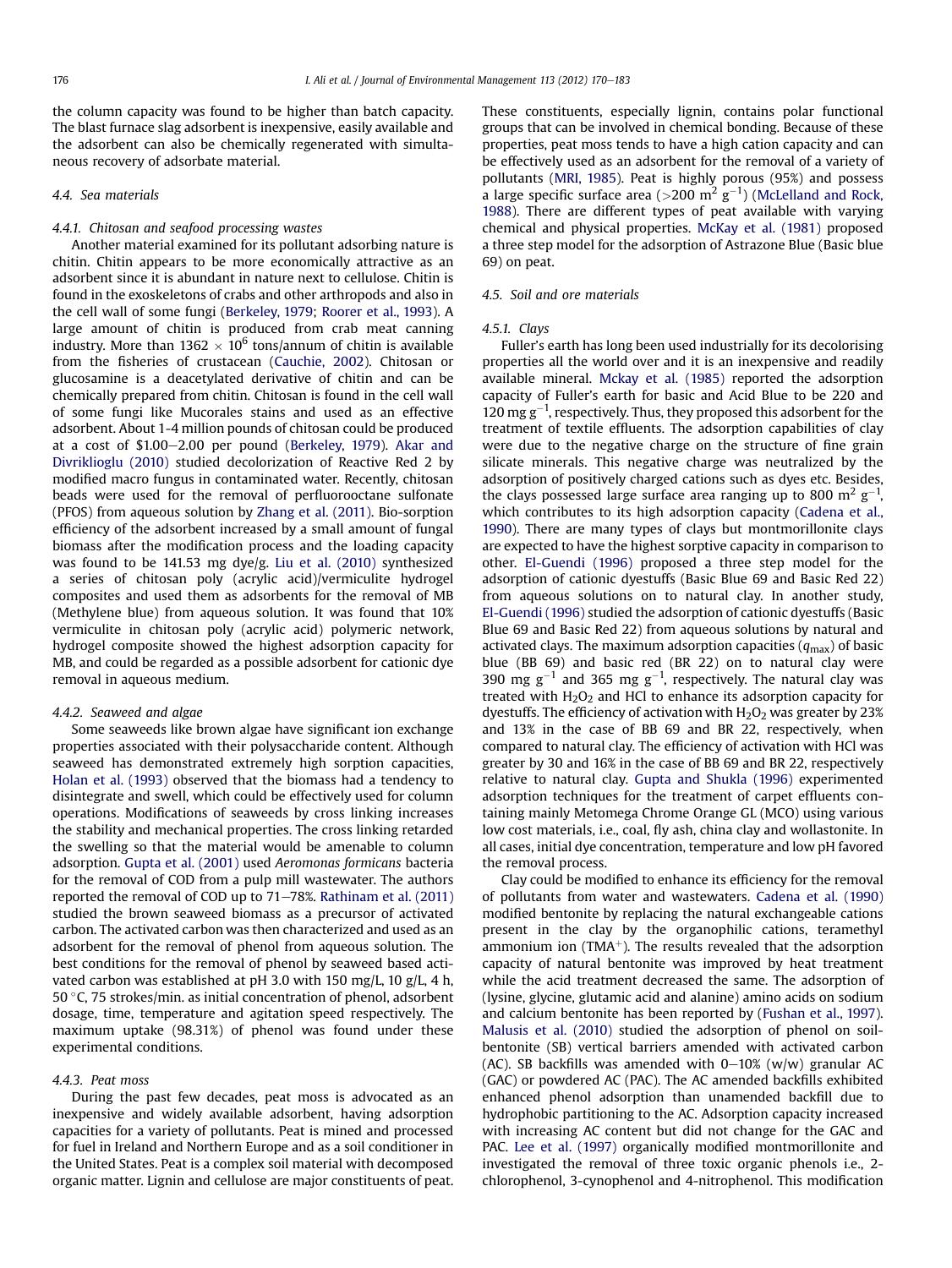resulted into the change in surface property of montmorillonite from hydrophilic to organophilic. [Polubesova et al. \(2010\)](#page-12-0) also studied interactions of phenolic acids (ferulic, p-coumaric, syringic, and vanillic) with Fe(III)-montmorillonite. Adsorption of the various phenolic acids on Fe(III) enriched montmorillonite was accompanied by their oxidative transformation and formation of Fe(II). Similar findings were reported by [Kim et al. \(1996\).](#page-11-0) Sorption of phenol and 2-, 3- and 4-chlorophenols from water on tetramethylammonium  $(TMA<sup>+</sup>)$ -smectite and tetramethylphosphonium  $(TMP<sup>+</sup>)$ -smectite was studied by [Lawrence et al. \(1998\)](#page-11-0). TMP-smectite appeared to be a better sorbent than TMA smectite, which did not significantly adsorb any phenolic compounds. Besides, TMP-smectite showed selective sorption within the group of chlorinated phenols examined. Phenol and 4-chlorophenols were effectively sorbed by TMPsmectite whereas, 2- and 3-chlorophenols were not sorbed. Adsorption–desorption of 2,4,6-trichlorophenol (TCP) on calcium montmorillonite (pure clay), prepared montmorillonite humic complexes, and natural soils was investigated by [Sabbah and](#page-12-0) [Rebham \(1997\)](#page-12-0). [Daneis et al. \(1998\)](#page-10-0) determined the adsorption properties of alumina pillared montmorillonite (AlPMt) and mesoporous alumina aluminum phosphates (AAPs) for the removal of 2,4-dichlorophenol, 2,4,6-trichlorophenol and pentachlorophenol. Recently, [Gil et al. \(2011\)](#page-11-0) studied the removal of orange II and methylene blue by pillared clay formed by the intercalation of aluminum or zirconium (Al-PILC and Zr-PILC, respectively). For orange II, both the pillared clays had the same adsorption capacity while for the methylene blue the adsorption capacity of  $Zr$ –PILC was higher than that of Al-PILC. It was due to pore size distribution that affected the efficiency and selectivity of adsorption of the two dyes.

[Ho et al. \(2001\)](#page-11-0) studied the kinetics of Basic Red 18 and Acid Blue 9 sorption onto activated clay. The activation energy of sorption had also been determined based on the pseudo-second order rate constants. [Wu et al. \(2001\)](#page-13-0) studied the adsorption of phenol by both inorganic and organic-pillared montmorillonites (PMts). The adsorbing capacity of modified clays depended not only on surface area, but mainly on micropore structure and surface components. The modified PMt with surfactant was found to improve adsorbing capacity greatly. The PMt could recycle, and it was a potential substance for adsorption of environmental pollutants. [Boyd et al. \(2001\)](#page-10-0) studied the mechanisms part of the adsorption of substituted nitrobenzenes by smectite clays. [Cheknane et al. \(2010\)](#page-10-0) studied the adsorption of two basic dyes i.e. CI Basic Yellow 28 (BY 28) and CI Basic Green 4 (BG 4) in single and binary solute systems using two classes of inorganic-organic pillared clay granules. Adsorption data indicated that BY 28 adsorbed more rapidly than BG 4 but the adsorption of BG 4 was greater than that of BY 28 in single solute and binary dye systems. [Errais et al.](#page-11-0) [\(2010\)](#page-11-0) also studied the textile dye removal by Fouchana Tunisian clay in leaching textile and dye industries. The adsorbent contains 60% smectites, 30% kaolinite and 10% illite, having the cationexchange capacity of about 50 meq/100 g of clay.

#### 4.5.2. Red mud

Red mud is a waste material formed during the production of alumina when the bauxite ore is subjected to caustic leaching. A typical bayer process plant generates a large quantity of red mud i.e.  $1-2$  tons red mud per ton of alumina produced [\(Akay et al., 1998\)](#page-10-0). The toxicity and colloidal nature of red mud particles create a serious pollution hazard. There have been many proposals for the red mud utilization such as in the manufacture of red mud bricks, as a filler in asphalt road construction, as iron ore, and as a source of various minerals ([Loretta, 1998\)](#page-12-0).

[Lopez et al. \(1998\)](#page-12-0) assessed the feasibility of red mud (RM) for wastewater treatment. Red mud was obtained from Alumina-Aluminio of San Ciprian (Lugo, Spain). A salt free preparation of

the red mud had a specific surface area of 58  $m^2$   $g^{-1}$ . These experiments indicated that, after pretreatment red mud was suitable for the treatment of wastewaters. [Lambert and Graham \(1995\)](#page-11-0) investigated the amenability of non-specific natural organic compounds for removal by adsorption onto activated carbon, activated alumina, activated bauxite and bone char adsorbents. The BET surface areas for activated carbon, bone char, activated bauxite,  $\chi$ -alumina and  $\gamma$ -alumina were 802, 117, 155, 312 and 178 m<sup>2</sup> g<sup>-1</sup><br>respectively. Among them, activated bauxite has a heterogeneous respectively. Among them, activated bauxite has a heterogeneous array of varying pore radii and as effective as both aluminas for the removal of non-specific organic compounds and humic acid compounds. Further, water treated red mud was found suitable for maximum adsorption among adsorbents developed from red mud. The ability of red mud for the adsorption of congo red dye from aqueous solutions was determined by [Namasivayam and Arasi](#page-12-0) [\(1997\).](#page-12-0) Recently, [Bhatnagar et al. \(2011\)](#page-10-0) reviewed the removal efficiency of the red mud for different aquatic pollutants. Briefly, red mud is a good absorbent for the removal of different types of dyes, and phenols, etc.

#### 4.5.3. Zeolites

Zeolites are naturally occurring silicate minerals, which can also be synthesized at commercial level. Probably clinoptilolite is the most abundant of more than 40 natural zeolite species [\(Ming and](#page-12-0) [Dixon, 1987](#page-12-0)). This mineral occurs in abundance throughout the western United States, making it readily available and inexpensive. The adsorption properties of zeolites depend upon their ionexchange capabilities. Phenol adsorption on natural phillipsite from south eastern Tenerife (Canary island) was only effective on NH4 þ exchanged phillipsite [\(Garcia et al., 1993](#page-11-0)). [Dong et al. \(2010\)](#page-11-0) synthesized zeolite from coal fly ash (ZFA), modified with hexadecyltrimethylammonium (HDTMA) and used for the adsorption of bisphenol A (BPA) from water. HDTMA forms bilayer micelles on external surfaces of zeolites and, thus, greatly enhanced adsorption capacity. Adsorption of BPA by SMZFA was improved slightly in the presence of NaCl, at a low temperature. Recently, bio-zeolite was used for the removal of pyridine and quinoline. It was composed of degrading bacteria and the modified zeolites [\(Bai et al., 2010\)](#page-10-0). Ammonium ion is often generated during the biodegradation of pyridine and quinoline because of the transformation of N from pyridine and quinoline. [Bai et al. \(2010\)](#page-10-0) used a specific bio-zeolite composed of mixed bacteria for degrading pyridine-and quinoline. The modified zeolite was used for biodegradation and adsorption in two types of wastewater i.e. sterile synthetic and coking wastewater. Both pyridine and quinoline degraded simultaneously by the mixed bacteria. Moreover, ammonium ion transformed from pyridine and quinoline could be removed by the modified zeolite. Thus, bio-zeolite may be used for the removal in the treatment of wastewater containing pyridine and/or quinoline.

#### 4.5.4. Sediment and soil

Sand, sediment and soil were utilized for the removal of organic pollutants from water. Soils have been used to remove the environmental pollutants by adsorption. [Kibe et al. \(2000\)](#page-11-0) studied the adsorption of pesticides on the soil. The adsorption equilibriums of the five herbicides, i.e. esprocarb, mefenacet, pretilachlor, simetryn and thiobencarb, on five kinds of paddy soil in Japan were investigated. It was found that their equilibrium values were better expressed by the Freundlich equation for concentration levels for the paddy fields, and that the values for the adsorption coefficient, n, varied from 1.0 to 1.6. The values of the coefficient  $(k)$  were in the range of 29–420  $mg^{1-1/n}$ <sup>1/n</sup>/kg-dry, and poorly related to solubilities in water or to the octanol-water partition coefficients of the herbicides. The adsorption equilibriums calculated from the values of adsorption constant  $K_d$  by the values of  $K_{OC}$  in the literature were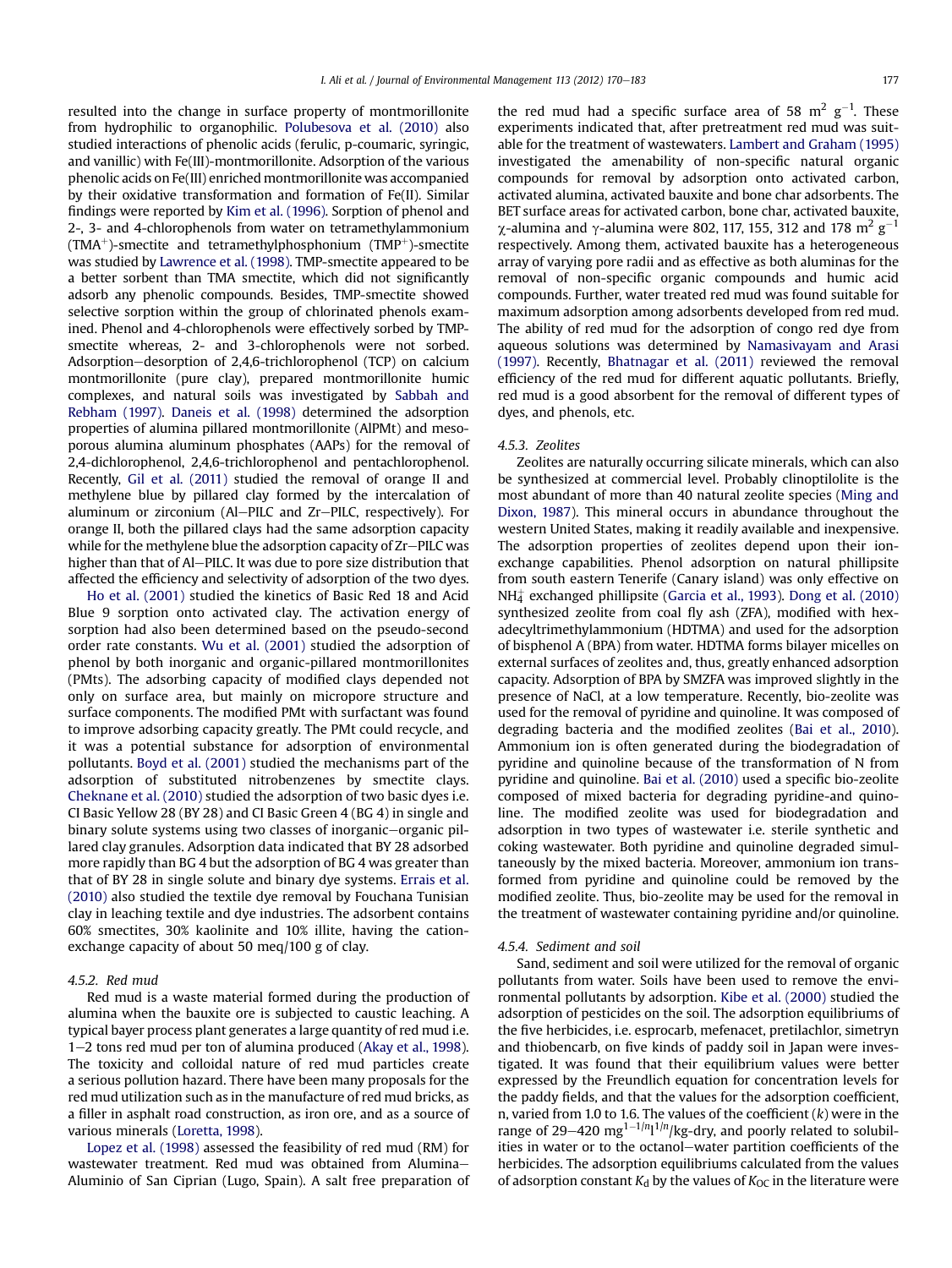found to be very different from the experimental equilibriums. [Morillo et al. \(2000\)](#page-12-0) studied the adsorption of glyphosate (GPS) on three soils of different characteristics. The authors found that the interaction of this pesticide with the soils was not related to clay mineral content, but to the content of iron and aluminum amorphous oxides and organic matter. The presence of Cu in treatment solutions enhanced GPS adsorption, due to several reasons. GPS coordinated strongly to Cu, and Cu-GPS complexes formed seem to have higher ability to be adsorbed on the soil than free GPS; GPS adsorption as Cu was previously adsorbed, acting as a bridge between the soil and GPS. The adsorption and desorption behavior of polycyclic aromatic hydrocarbons (PAHs) on different soils was investigated by [Walter et al. \(2000\)](#page-13-0) using static and dynamic methods. On the basis of a system including the four phases of soil, water, oil adsorbed and oil in emulsion, a model for the description of the adsorption behavior in the presence of oil was described. The distribution coefficients were calculated from octanol/water coefficient of the aromatic compounds and the organic carbon content of the soils. For oil contaminated system the modeling of the adsorption behavior enabled a more detailed interpretation of the experimental observations as well as the calculation of the sorption behavior for the PAHs from characteristic parameters of the components involved. [Jalil et al. \(2010\)](#page-11-0) studied the removal of methyl orange from aqueous solution using calcined Lapindo volcanic mud (LVM) as an adsorbent. The maximum adsorption capacity of LVM was found to be 333.3 mg/g. Recently, [Gao et al.](#page-11-0) [\(2011\)](#page-11-0) studied the removal of three phenolic compounds viz. 2,4-dichlorophenol, 2, 4-dinitrophenol and 2, 4-dimethyphenol on the river sediment. The study describes the adsorption behavior as well as effects of hydrophobic pollutants on the adsorption of phenols.

#### 4.5.5. Ore minerals

Ore minerals were found suitable for the removal of organic pollutants by adsorption. [Bouyarmane et al. \(2010\)](#page-10-0) studied natural phosphate rock and two synthetic mesoporous hydroxyapatites for the removal of pyridine and phenol from aqueous solution. Both, natural and synthetic apatites showed similar pyridine sorption capacities whereas phenol loading was proportional to their respective specific surface area. This was due to the strong interaction between pyridine and apatite surface that hinders further inter-particular diffusion. [Bouyarmane et al. \(2010\)](#page-10-0) suggested that, in spite of low specific surface area, natural phosphate rock can be used as an efficient sorbent material for various pollutants for better efficiency and lower processing costs than some activated carbons.

#### 4.6. Metal oxides and hydroxides

In a study, [Bernard et al. \(1997\)](#page-10-0) reported the adsorption efficiencies of various organic micropollutants on pyrolusite  $(MnO<sub>2</sub>)$ . Pyrolusite, also called polianite, is a crystalline allotropic form of manganese dioxide. [Namasivayam and Senthilkumar \(1995\)](#page-12-0) successfully used the Fe(III)/Cr(III) hydroxide as an adsorbent for the removal of dyes such as Rhodamine B and Procion Orange from aqueous solutions. [Solisio et al. \(2002\)](#page-12-0) studied the adsorption of two different oils. Preliminary tests carried out with an excess of the material showed that the insoluble oil was adsorbed with lower yield (Y = 0.40) than the soluble (emulsified) oil (Y = 0.60). The material activation with HCl remarkably improved the adsorption of soluble oil organic fraction ( $Y > 0.90$ ), while only a little increase in the removal yield was observed in the insoluble oil  $(Y = 0.44)$ . The results presented and discussed in this work revealed that the products of dolomite calcination can successfully replace the conventional adsorbing materials in the removal of organic pollutants, with particular concern to exhausted soluble oils, which cannot usually be recycled; thus reducing the operational costs of their treatment. [Asuha et al. \(2010\)](#page-10-0) studied the removal of Methyl orange (MO) on mesoporous TiO<sub>2</sub>; prepared by hydrothermal method. Mesoporous TiO<sub>2</sub> was synthesized by a hydrothermal method using cetyltrimethyl ammonium bromide (CTAB) as a structure directing agent and the formed mesoporous  $TiO<sub>2</sub>$  having 5.2 nm as an average pore size and a surface area of 161.2  $\mathrm{m}^2/\mathrm{g}$ . The maximum adsorption capacity and adsorbed percentage of the mesoporous TiO<sub>2</sub> for MO was found to be 454.5 mg/g and 87% respectively. Recently, [Benselka-Hadj Abdelkader et al. \(2011\)](#page-10-0) synthesized Mg-Fe layer double hydroxides and studied the adsorption of Orange G (Acid Orange 10) onto this synthesized material. It was found that the sorption capacity of Mg–Fe layer double hydroxides was independent of initial pH of solution and about five times higher than that of layer double hydroxides.

#### 4.7. Miscellaneous waste

Ambersorb carbonaceous adsorbent was used by [Gallup et al.](#page-11-0) [\(1996\)](#page-11-0) for the removal of highly concentrated BTEX compounds (Benzene, Toluene, ethylbenzene and xylenes) from oil-field produced waters. The carbonaceous adsorbent was found more effective in removing BTEX compounds than activated carbon or modified clays. The feasibility of waste banana pith for the removal of Rhodamine B was investigated by [Namasivayam et al. \(1993\)](#page-12-0). A maximum removal of 87% of the dye was observed at pH 4.0. Desorption studies showed that the adsorption was mainly due to chemisorption.

[Cleveland et al. \(1996\)](#page-10-0) examined both oven dried and air activated samples of waste soot and compared them with three commercially available powdered activated carbons (PAC) Nuchar-SA, HDH and Calgon-RC for the removal of three organics namely (TCE, Benzene and Phenol). Their study revealed that oven dried soot performed poorly in comparison to the commercial carbons, but activation of the waste soot for 60 min at 450  $\degree$ C in air resulted in an activated carbon with properties similar to those of commercially available PACs. [Wu et al. \(1999\)](#page-13-0) prepared activated carbons from bamboo and studied their adsorption abilities for dyes and phenols. They further tested several bamboo materials to prepare the activated carbon at fixed activation temperature and time i.e., 850  $\degree$ C and 2 h respectively. [Fan et al. \(2010\)](#page-11-0) studied the removal of chloramphenicol (CAP) from wastewater by NaOH modified bamboo charcoal (BC). The study showed that CAP adsorption on BC and  $H<sub>2</sub>SO<sub>4</sub>$  modified BC were poor, but adsorption on NaOH modified BC was significantly increased. NaOH treated BC increased the percentage of surface graphitic carbon and other oxygen-containing groups. The increased adsorption of CAP on NaOH modified BC was mainly attributed to the enhancement of the  $\pi-\pi$  interaction between the adsorbent and adsorbate. [Sekaran](#page-12-0) [et al. \(1995\)](#page-12-0) utilized buffing dust generated from leather industry for the treatment of dyes bearing wastewater. The adsorption of acid dyestuffs namely Acid Blue 25 (AB25) and Acid Red 114 (AR114) onto maize cob had been investigated by [El-Geundi and Aly](#page-11-0) [\(1992\)](#page-11-0).

[Banat and Al-Asheh \(2000\)](#page-10-0) explored the potential use of chicken feathers as a biosorbent for the removal of phenol from aqueous solutions. Batch kinetics and isotherm studies were performed to evaluate the effects of process parameters such as pH, temperature, initial phenol concentration and sorbent concentration. The adsorption of phenol increased with increasing initial phenol concentration, solution pH, temperature, and sorbent concentration. The adsorption equilibrium was well represented by the Freundlich and Langmuir adsorption isotherm models. The thermodynamic parameters obtained by means of Langmuir model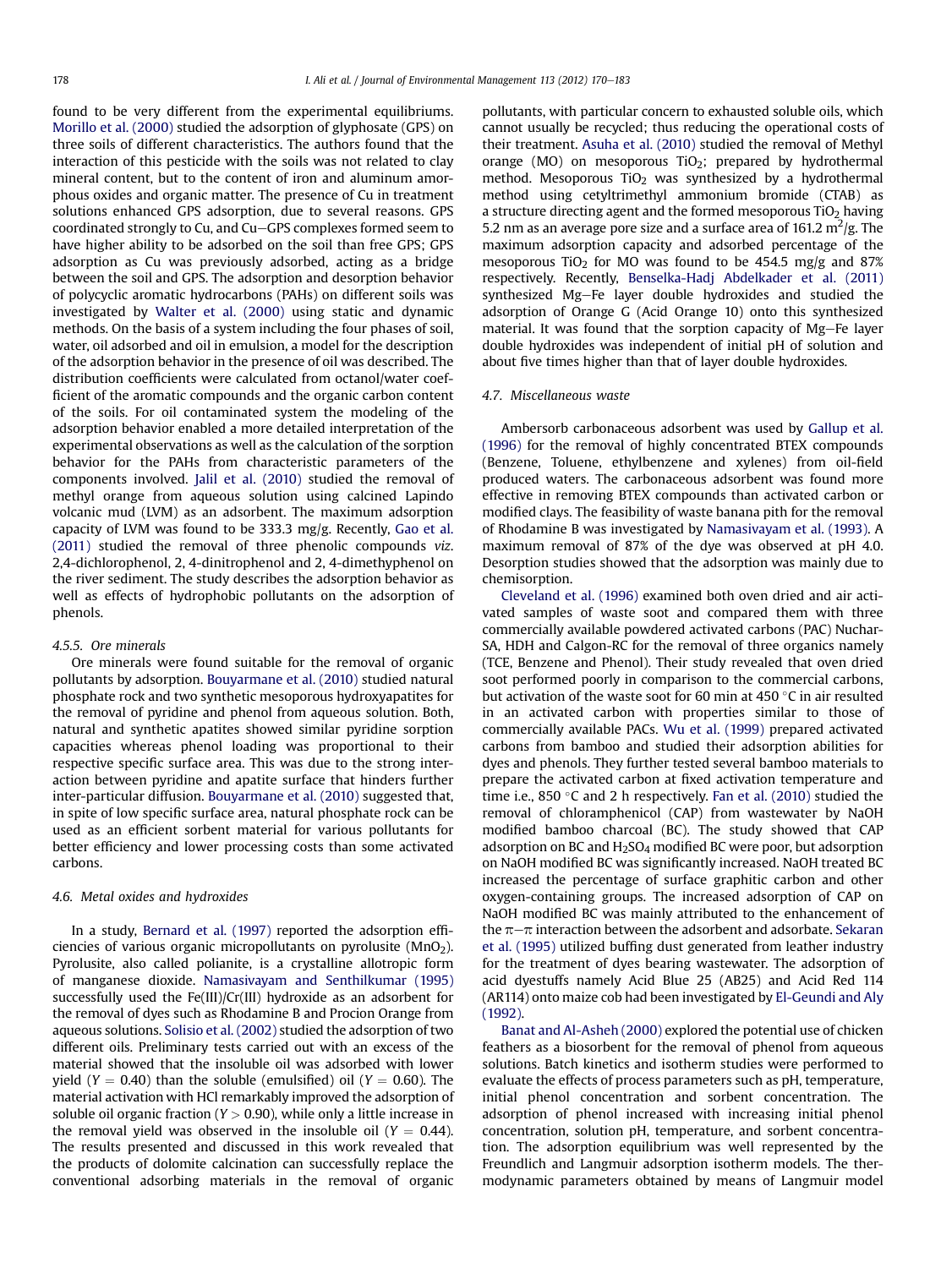showed that the adsorption process was endothermic. [Venkata](#page-13-0) [et al. \(2002\)](#page-13-0) presented the results on the adsorption of color removal of trisazo direct dye, C.I. Direct Brown 1:1 by adsorption onto coal based sorbents viz. charfines, lignite coal, bituminous coal and comparing results with activated carbon (Filtrasorb-400). The kinetic sorption data indicated the sorption capacity of the different coal based sorbents. The sorption interaction of direct dye on to coal based sorbents obeyed first-order irreversible rate equation and activated carbon fits with the first-order reversible rate equation. Intraparticle diffusion studies revealed dye sorption interaction as complex. Intraparticle diffusion was not only the rate limiting step. Isothermal data fitted well to rearranged Langmuir adsorption model. R(L) factor revealed the favorable nature of the isotherm of the dye-coal system. Neutral solution pH yielded maximum dye color removal. Desorption and interruption studies further indicated that the coal based sorbents facilitated chemisorption in the process of dye sorption while, activated carbon resulted into physisorption interaction.

An iron terephthalate metal-organic framework (MOF-235) has been used by [Haque et al. \(2010\)](#page-11-0) to remove MO by adsorption on MIL-101 and MIL-53; a highly porous metal-organic framework (MOF) material based on chromium-benzenedicarboxylates (Cr-BDC). The adsorption capability and kinetic constant of MIL-101 were greater than those of MIL-53, showing the importance of porosity and pore size. The different modified MIL-101 performance were in the order of MIL-101 < ethylenediamine-grafted MIL-101 < protonated ethylenediamine-grafted MIL-101. Adsorption of MO on the MOF was at least partly due to the electrostatic interaction between anionic MO and a cationic adsorbent. Adsorption of MO on MIL-101 was spontaneous and endothermic with an increase in entropy increases with MO adsorption. Moreover, [Haque et al. \(2011\)](#page-11-0) also used MOF-235 for the removal of methyl orange (MO) and methylene blue (MB) from contaminated water. The adsorption capacities of MOF-235 were found much higher than activated carbon. Thus, MOFs are potential adsorbents to remove harmful materials from aqueous medium.

Various other adsorbents include green algae (Chlorella vulgaris) and lipid, which were used for the bio-remediation of textile wastewater and for the removal of Methylene blue respectively ([Lim et al., 2010](#page-11-0)). Recently, [Li et al. \(2010\)](#page-11-0) studied the removal of tannins from Polygonum cuspidatum extracts using collagen fiber as an adsorbent. The collagen fiber adsorbent was prepared from bovine skin collagen fiber through cross linking reaction of glutaraldehyde. The adsorbent showed excellent adsorption selectivity to tannins. Moreover, the collagen fiber adsorbent could be regenerated by using 30% ethanol-water solution. Some other important adsorbents along with their pollutant removal capacities are given as Supplementary material in the tabular form.

#### 5. Mechanism of adsorption

Thorough structural and elemental analyses of above cited low cost adsorbents indicate the presence of various minerals and carbon moieties, which are responsible for different physical forces. Therefore, as usual the adsorption on low cost adsorbent is controlled by physical forces with some exception of chemisorptions. The main physical forces controlling adsorption are Van der Waals forces, hydrophobicity, hydrogen bonds, polarity and steric interaction, dipole induced dipole interaction,  $\pi-\pi$  interaction etc. In the physical adsorption, pollutants get accumulated on adsorbent surfaces by the above mentioned interactions. For example, the adsorption of high molecular weight poly ethylene oxide (PEO) on silica is due to hydrogen bonding and hydrophobic interaction on silanol groups of adsorbents [\(Rubio and Kitchener, 1976\)](#page-12-0). Generally, adsorption capacity is determined by the degree of liquid packing that can occur in the pores. For an effective adsorption process, the adsorbate molecule and the surface of the adsorbent have comparable pore size. A coconut shell carbon having fine pores has poor decolorizing properties as the dye molecules are much larger in size than the pore of the coconut shell. But it is very promising in the adsorption of smaller molecules. It is has also been observed that adsorption capacity increases with an increase in the concentration. Moreover, some adsorbents like activated carbon show competitive or preferential adsorption i.e. for any complex system comprising of a number of components. It has been shown that low molecular weight pollutants that are adsorbed initially are replaced by high weight molecular species. Therefore, activated carbon easily adsorbed propane as compare to methane ([Tinge](#page-13-0) [et al., 1987\)](#page-13-0). The efficiency of adsorption increases with the increase of surface area of adsorbent at a given temperature. Adsorption efficiency at low temperature as molecular species is less mobile. But sometime, the adsorption process involves the groups present on the surface of the adsorbent materials and the pollutants-chemisorption process. Basically, chemisorption involves the sharing of electrons between the pollutants and the surface of the adsorbent resulting into a chemical bond. For example, activated carbons of low cost adsorbents are capable of decomposing various pollutants like oxides of nitrogen, silver salt solutions, halogens etc. ([Puri et al., 1965](#page-12-0),[1973](#page-12-0); [Smith et al., 1959](#page-12-0)). In all these, adsorption takes place via formation of carbon-oxygen surface compounds. The nature and the amount of carbonoxygen bonds depend upon the nature of the carbon surface, the nature of the oxidative treatment, surface area, temperature and pressure. For example, acidic carbon-oxygen surface groups are very prominent and are easily formed at temperature  $\sim$ 400 °C or by reaction with oxidizing solutions at room temperature. While neutral carbon-oxygen surface groups are more stable than the acidic surface groups and start decomposing in the temperature range of 500–600 °C. These are removed completely only at 950 °C and formed by the irreversible chemisorptions of oxygen at the ethylene type unsaturated sites present on the carbon surface ([Boehm, 1966](#page-10-0); [Garten and Weiss, 1957;](#page-11-0) [Puri, 1970](#page-12-0)).

#### 6. Future perspectives

Water treatment by adsorption using low cost adsorbent is a demanding area as it has double benefits i.e. water treatment and waste management. As discussed in this article various waste products have been converted into low cost adsorbents and used for water treatment. The reported data is very interesting and growing interest in water treatment. Therefore, there are greater chances of the applications of low cost adsorbents for water treatment in near future. Besides, the universal and inexpensive natures of adsorption technology are other assets for bright future of low cost adsorbents. Moreover, it is believed that the future of low cost adsorbent is quite bright in developing and under developed countries.

In spite of bright future of low cost adsorbents, there are some issues related to their success in near future. The management of the exhausted adsorbent is an important issue and has not been not been taken care completely. Besides, there is no report available on the issue related to the management of removed pollutants. In our views, the removed pollutants should be recycled or dumped deep into soil. The removed pollutants should be filled in steel containers and treated as in case of nuclear wastes. Some adsorbents are not capable to work under natural conditions. Therefore, there is great need to develop such adsorbent that can work at pH 7.0, normal temperature with short contact time. Normally, low cost adsorbents are effective for removing pollutants at mg/mL concentration. Attempts should be made to module them for working at  $\mu$ g/mL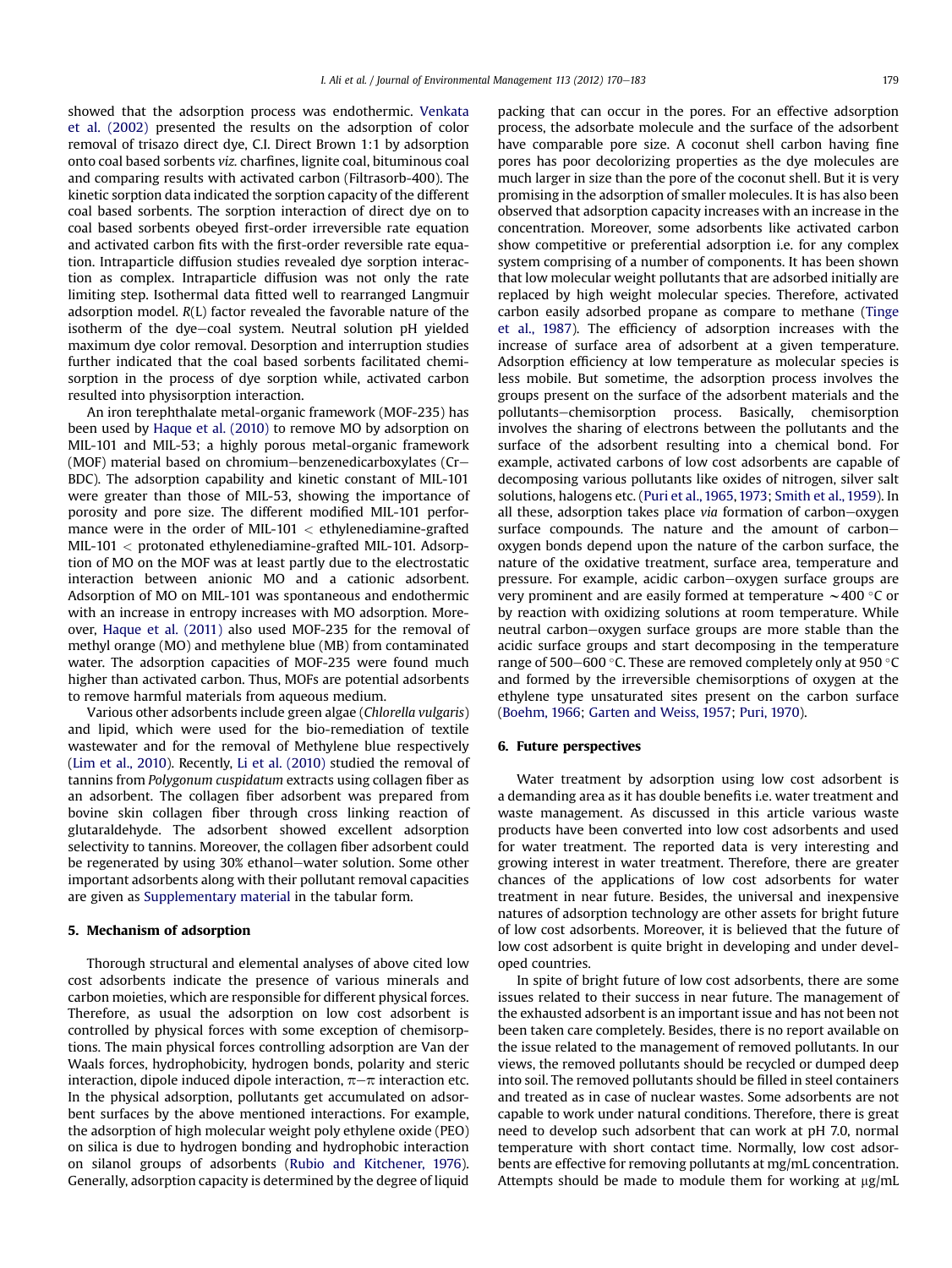<span id="page-10-0"></span>concentration too. Besides, these adsorbents should be prepared eco-friendly and used in a controlled way to avoid any environmental hazards. Various papers discussed herein describe adsorption by batch mode. But there are few researches describing water treatment at pilot and industrial scales. Therefore, future is seeking for the design and development of effective columns for treating water at large scale. There is a need to develop more efficient, selective, inexpensive and eco-friendly low cost adsorbents for water treatment. Briefly, there is demand to module low cost adsorbents for making them inexpensive, fast and eco-friendly in nature.

#### 7. Conclusions

During the preparation of this article, it was realized that the application of low cost adsorbents in water treatment is boon for the environmental scientists and Government authorities. It is due to their inexpensiveness and free availability. Their applications are important for developing and under developed countries. It can be concluded from the critical evaluation of this article that the discussed low cost adsorbents have wide range of applications in removal of different sorts of pollutants. Of course, many papers are available on this subject but adsorption is not developed fully especially at pilot and industrial scales. Therefore, there is a great need of the removal of organic pollutants from water by using low cost adsorbents at pilot and industrial scales.

#### Conflict of interest

There is no conflict of interest among the authors.

#### Acknowledgment

The authors are thankful to University Grant Commission (UGC), New Delhi India for providing BSR Fellowship to Mohd. Asim.

#### Appendix A. Supplementary data

Supplementary data related to this article can be found at [http://](http://dx.doi.org/10.1016/j.jenvman.2012.08.028) [dx.doi.org/10.1016/j.jenvman.2012.08.028](http://dx.doi.org/10.1016/j.jenvman.2012.08.028).

#### References

- Aboul-Kassim, T.A.T., Bernd, R.T., 2001. Pollutant-solid Phase Interactions, Mechanisms, Chemistry and Modeling. Springer, Berlin.
- Akar, T., Divriklioglu, M., 2010. Biosorption applications of modified fungal biomass for decolorization of reactive red 2 contaminated solutions, batch and dynamic flow mode studies. Bioresour. Technol. 101, 7271-7277.
- Akay, G., Keskinler, B., Cakici, A., Danis, U., 1998. Phosphate removal from water by red mud using crossflow microfiltration. Water Res. 32, 717-726.
- Aksu, Z., Yener, J., 2001. A comparative adsorption/biosorption study of mono $chlorinated$  phenols onto various sorbents. Waste Manage, 21, 695 $-702$ .
- Aksu, Z., 2005. Application of biosorption for the removal of organic pollutants, a review. Process. Biochem.  $40, 997-1026$ .
- Albanis, T.A., Danis, T.G., Kourgia, M.G., 1998. Adsorption-desorption studies of selected chlorophenols and herbicides and metal release in soil mixture with flyash. Environ. Technol. 19, 25-34.
- Alemany, L.J., Jimenez, M.C., Larrubia, M.A., Blasco, F., Delgado, F., 1996. Removal of phenol from aqueous solution by adsorption on to coal fly ash. Adsorp. Sci. Technol. 13, 527-536.
- Ali, I., 2011. The quest for active carbon adsorbent substitutes, inexpensive adsorbents for toxic metal ions removal from wastewater. Sepr. Purif. Rev. 39, 95-171. Ali, I. New generation adsorbents for water treatment. Chem. Rev., [in press.](http://dx.doi.org/10.1021/cr300133d)
- Ali, I., Aboul-Enein, H.Y., 2004. Chiral Pollutants: Distribution, Toxicity and Analysis by Chromatography and Capillary Electrophoresis. John Wiley & Sons, Chichester.
- Ali, L.H., Saleem, F., 1988. Conversion of heavy crude oil vacuum bottoms to activated carbons. J. Petrol. Res. 7, 49-62.
- Alves, M.M., Gonzalez Beca, C.G., Guedes de Carvalho, R., Castanheria, J.M., Pereira, M.C.S., Vasconcelos, L.A.T., 1993. Chromium removal in tannery wastewaters polishing by Pinus sylverstris bark. Water Res. 27, 1333-1338.
- Asfour, H.M., Fadali, O.A., Nasser, M.M., EI-Geundi, M.S., 1985. Equilibrium studies on adsorption of basic dyes on hardwood. J. Chem. Technol. Biotechnol. 35A,  $21-27$ . Asuha, S., Zhou, X.G., Zhao, S., 2010. Adsorption of methyl orange and Cr(VI) on mes-
- oporous TiO<sub>2</sub> prepared by hydrothermal method. J. Hazard. Mater. 181, 204-210. Aziz, A., Ouali, M.S., Elandaloussi, E.H., Charles De Menorval, L., Lindheimer, M.,
- 2009. Chemically modified olive stone: a low-cost sorbent for heavy metals and basic dyes removal from aqueous solutions. J. Hazard. Mat. 163  $(1)$ , 441-447.
- Bai, Y., Sun, Q., Xing, R., Wen, D., Tang, X., 2010. Removal of pyridine and quinoline by bio-zeolite composed of mixed degrading bacteria and modified zeolite. J. Hazard. Mater. 181, 916-922.
- Banat, F.A., Al-Asheh, S., 2000. Biosorption of phenol by chicken feathers. Environ. Eng. Policy  $2.85-90$ .
- Banerjee, K., Cheremisinoff, P.N., Cheng, S.L., 1997. Adsorption kinetics of o-xylene by flyash. Water Res. 31,  $249-261$ .
- Banerjee, S.K., Mathew, M.D., 1985. Carbonisation of jute stick, and agricultural waste. Agric. Waste 15, 225-229.
- Banerjee, S.K., Majumdar, S., Dutta, A.C., Roy, A.K., Banerjee, S.C., Banerjee, D.K., 1976. Active carbon from coconut shell. Ind. J. Technol. 14, 45-49.
- Bansal, R.C., Goyal, M., 2005. Activated Carbon Adsorption. CRC Press, Florida.
- Bansal, R.P., Donnet, J.P., Stoeckli, F., 1988. Active Carbon. Marcel Dekker, New York. Benselka-Hadj Abdelkader, N., Bentouami, A., Derriche, Z., Bettahar, N., de Menorval, L.-C., 2011. Synthesis and characterization of Mg-Fe layer double hydroxides and its application on adsorption of Orange G from aqueous solution. Chem. Eng. J. 169, 231-238.
- Berkeley, R.C.W., 1979. Chitin, chitosan and their degradative enzymes. In: Berkeley, R.C.W., Gooday, C.W., Elwood, D.C. (Eds.), Microbial Polysaccharides. Academic Press, New York.
- Bernard, S., Chazal, P., Mazet, M., 1997. Removal of organic compounds by adsorption on pyrolusite,  $\beta$ -MnO<sub>2</sub>. Water Res. 31, 1216-1222.
- Berrios, M., Martın, M.A., Martın, A., 2012. Treatment of pollutants in wastewater: adsorption of methylene blue onto olive-based activated carbon. J. Indus. Eng. Chem. 18, 780-784.
- Bhatnagar, A., Vilar, V.J.P., Botelho, C.M.S., Boaventura, R.A.R., 2011. A review of the use of red mud as adsorbent for the removal of toxic pollutants from water and wastewater. Environ. Technol. 32, 231-249.
- Bhattacharya, A.K., Venkobachar, C., 1984. Removal of cadmium(II) by low cost adsorbent. J. Environ. Eng. 110, 110-116.
- Boehm, H.P., 1966. Advances in Catalysis, vol. XVI. Academic Press, New York.
- Bouyarmane, H., El Asri, S., Rami, A., Roux, C., Mahly, M.A., Saoiabi, A., Coradin, T., Laghzizil, A., 2010. Pyridine and phenol removal using natural and synthetic apatites as low cost sorbents, influence of porosity and surface interactions. J. Hazard. Mater. 181, 736-741.
- Boyd, A., Sheng, G., Teppen, B.J., Johnston, C.T., 2001. Mechanisms for the adsorption of substituted nitrobenzenes by smectite clays Stephen. Envtl. Sci. Technol. 35, 4227-4234.
- Boyd, G.E., Adamson, A.W., Meyers, L.S., 1947. The exchange adsorption of ions from aqueous solutions by organic zeolites. II. Kinetics<sup>1</sup>. J. Am. Chem. Soc. 69, 2836-2848.
- Boyd, S.A., 1982. Adsorption of substituted phenols by soil. Soil Sci. 134, 337-343. Bras, I.P., Santos, L., Alves, A., 1999. Organochlorine pesticides removal by pinus bark
- sorption. Environ. Sci. Technol. 33, 631-634. Cadena, F., Rizvi, R., Peters, R.W., 1990. Feasibility studies for the removal of heavy metals from solution using tailored bentonite, in hazardous and industrial wastes. In: Proceedings of the Twenty-second Mid-Atlantic Industrial Waste Conference, Drexel University, 77.
- Cardoso, N.F., Pinto, R.B., Lima, E.C., Calvete, T., Amavisca, C.V., Royer, B., Cunha, M.L., Fernandes, T.H.M., Pinto, I.S., 2011. Removal of remazol black B textile dye from aqueous solution by adsorption. Desalination  $269$ ,  $92-103$ .
- Caturala, F., Martin-Martinez, J.M., Molina-Sabio, M., Rodriguez-Reinso, F., Torregrosa, R., 1988. Adsorption of substituted phenols on activated carbons. J. Colloid Interface Sci. 124, 528-534.
- Cauchie, H.M., 2002. Chitin production by arthropods in the hydrosphere. Hydrobiologia 470, 63-96.
- Cheknane, B., Baudu, M., Basly, J.P., Bouras, O., 2010. Adsorption of basic dyes in single and mixture systems on granular inorganic-organic pillared clays. Environ. Technol. 7, 815-822.
- Cheremisinoff, P.N., Ellerbusch, F., 1979. Carbon Adsorption Handbook. Ann Arbor Science, Michigan, U.S.A.
- Cleveland, T.G., Garg, S., Rixey, W.G., 1996. Feasibility of fullerene waste as carbonaceous adsorbent. J. Environ. Eng. 122, 235-238.
- Coin, R.J., Niksa, M.J., Elyanow, D.I., 1996. Wastewater treatment enhanced by electrochemistry. Environ. Prog. 15, 122-127.
- Damià, B. (Ed.), 2005. Emerging Organic Pollutants in Waste Waters and Sludge. Springer, Berlin.
- Daneis, T.G., Albanis, T.A., Petrakis, D.E., Pomonis, P.J., 1998. Removal of chlorinated phenols from aqueous solutions by adsorption on alumina pillared clays and mesoporous alumina aluminum phosphate. Water Res. 32, 295-302.
- Daniels, W.L., Stewart, B. and Jackson, M., 1993. Utilization of Flyash to Prevent Acid Mine Drainage From Coal Reuse. In Proc. 10th Int. Ash Use Symposium.
- Dhaouadi, A., Monser, L., Adhoum, N., 2010. Removal of rotenone insecticide by adsorption onto chemically modified activated carbons. J. Hazard. Mater. 181, 692-699.
- Djilani, C., Zaghdoudi, R., Modarressi, A., Rogalski, M., Djazi, F., Lallam, A., 2012. Elimination of organic micropollutants by adsorption on activated carbon prepared from agricultural waste. Chem. Eng. J. 189-190, 203-212.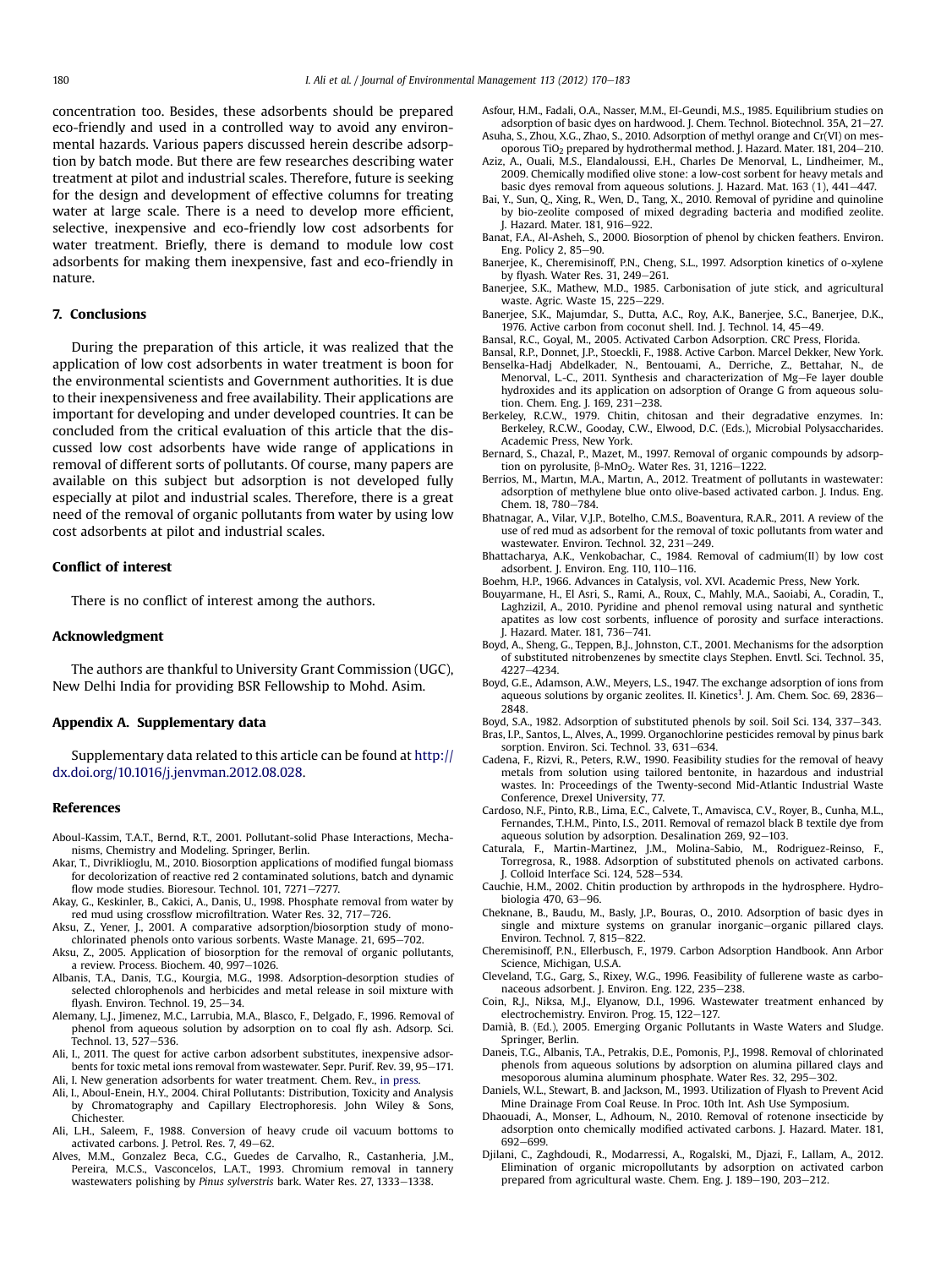- <span id="page-11-0"></span>Dong, Y., Wu, D., Chen, X., Lin, Y., 2010. Adsorption of bisphenol A from water by surfactant-modified zeolite. J. Colloid Interface Sci. 348, 585-590.
- Edgehill, R.U., Lu, G.Q., 1998. Adsorption characteristics of carbonized bark for phenol and pentachlorophenol. J. Chem. Technol. Biotechnol. 71, 27-37.
- El-Geundi, M.S., Aly, I.H., 1992. Equilibrium studies during the adsorption of acid dyestuffs onto maize cob. Adsorp. Sci. Technol. 9,  $121-129$ .
- El-Guendi, M.S., 1996. Adsorption kinetics of cationic dyestuffs on to natural clay. Adsorp. Sci. Technol. 13, 295-303.
- ENDS, 1990. Government gets conflicting advice on options to reduce waste tyre mountains. ENDS Rep. 186, 9.
- Errais, E., Duplay, J., Darragi, F., 2010. Textile dye removal by natural clay  $-$  case study of Fouchana Tunisian clay. Environ. Technol. 31, 373–380.
- Fan, Y., Wang, B., Yuan, S., Wu, X., Chen, J., Wang, L., 2010. Adsorptive removal of chloramphenicol from wastewater by NaOH modified bamboo charcoal. Bioresour. Technol. 101 (19), 7661-7664.
- Fasoli, U., Genon, G., 1976. Activated carbon by pyrolysis of organic sludges. Water  $Res. 10, 545 - 547.$
- Faust, S.D., Aly, O.M., 1983. Chemistry of Water Treatment. Stoneham, Butterworth.
- Faust, S.D., Aly, O.M., 1987. Adsorption Process for Water Treatment. Butterworths, Boston.
- Ferraiolo, G., Zilli, M., Converti, A., 1990. Flyash utilization. J. Chem. Technol. Biotechnol. 47, 281-305.
- Fitzer, E., Mueller, K., Schaefer, W., 1971. The chemistry of the pyrolytic conversion of organic compounds to carbon. In: Walker, P.L. (Ed.), The Chemistry and Physics of Carbon. Marcel Dekkar, New York.
- Fushan, M., Shiwer, W., Yongning, Q., Xiao, W., 1997. Adsorption of amino acid by bentonite, ion exchange and adsorption. Lizi Jiaohuan Yu Xifu 13, 54-59.
- Gallup, D.L., Isacoff, E.G., Smith III, D.N., 1996. Use of Ambersorb® carbonaceous adsorbent for removal of BTEX compounds from oil-field produced water. Environ. Prog. 15 (3), 197-203.
- Gao, P., Feng, Y., Zhang, Z., Liu, J., Ren, N., 2011. Comparison of competitive and synergetic adsorption of three phenolic compounds on river sediment. Environ. Pollut. 159, 2876-2881
- Garcia, J.E., Gonzalez, M.M., Notario, J.S., 1993. Phenol adsorption on natural phillipsite. Reactive Polym. 21, 171-176.
- Garten, V.A., Weiss, D.E., 1957. Ion- and electron-exchange properties of activated carbon in relation to its behavior as a catalyst and adsorbent. Rev. Pure Appl. Chem. 7, 69-122
- Gil, A., Assis, F.C.C., Albeniz, S., Korili, S.A., 2011. Removal of dyes from wastewaters by adsorption on pillarad clays. Chemi. Engg. J. 168, 1032-1040.
- Guedes de Carvalho, R.A., Gonzalez-Beca, C.G., Sampaio, M.N., Neves, O., Pereira, M.C.S., Macedo, A., 1984. Use of pine bark for preparation of activated carbon and as a soil conditioner. Agric. Wastes 9, 231-238.
- Guo, Y., Zhang, H., Tao, N., Liu, Y., Qi, J., Wang, Z., Xu, H., 2003. Adsorption of malachite green and iodine on rice husk-based porous carbon. Mater. Chem. Physic 82, 107-115.
- Guo, Y., Zhao, J., Zhang, H., Yang, S., Qi, J., Wang, Z., Xu, H., 2005. Use of rice huskbased porous carbon for adsorption of rhodamine B from aqueous solutions. Dyes Pigments 66, 123-128.
- Gupta, G.S., Prasad, G., Singh, V.N., 1990. Removal of chrome dye from aqueous solutions by mixed adsorbents, flyash and coal. Water Res. 24, 45-50.
- Gupta, G.S., Prasad, G., Panday, K.K., Singh, V.N., 1988. Removal of chrome dye from aqueous solutions by flyash. Water Air Soil Pollut. 37, 13-24.
- Gupta, V.K., Ali, I., 2001. Removal of DDD and DDE from wastewater using bagasse fly ash- a sugar industry waste. Water Res. 35, 33-40.
- Gupta, V.K., Ali, I., Saleh, T.A., Nayak, A., Agarwal, S., in press. Chemical treatment technologies for waste-water recycling, RSC, London, [in press.](http://dx.doi.org/10.1039/C2RA20340E)
- Gupta, V.K., Gupta, B., Rastogi, A., Agarwal, S., Nayak, A., 2011. A comparative investigation on adsorption performances of mesoporous activated carbon prepared from waste rubber tire and activated carbon for a hazardous azo dye-acid blue 113. J. Hazard. Mat. 186, 891-901.
- Gupta, V.K., Jain, C.K., Ali, I., Chandra, S., Agarwal, S., 2002. Removal of lindane and malathion from wastewater using bagasse fly ash  $-$  a sugar industry waste. Water Res. 36, 2483-2490.
- Gupta, V.K., Jain, R., Malathi, S., Nayak, A., 2010. Adsorption-desorption studies of indigocarmine from industrial effluents by using deoiled mustard and its comparison with charcoal. J. Colloid Interface Sci. 348, 628-633.
- Gupta, V.K., Minocha, A.K., Jain, N., 2001. Batch and continuous studies on treatment of pulp mill wastewater by Aeromonas formicans. J. Chem. Technol. Biotechnol. 76, 547-552.
- Gupta, V.K., Mohan, D., Sharma, M., Sharma, S., 2000. Removal of basic dyes, rhodamine-B and methylene blue. from aqueous solutions using bagasse fly ash. Sep. Sci. Technol. 35, 2097-2113.
- Gupta, V.K., Sharma, S., Yadav, I.S., Mohan, D., 1998. Utilization of bagasse fly ash generated in the sugar industry for the removal and recovery of phenol and para-nitrophenol from wastewater. J. Chem. Technol. Biotechnol. 72,  $180 - 186.$
- Gupta, G.S., Shukla, S.P., 1996. An inexpensive adsorption technique for the treatment of carpet effluents by low cost materials. Adsorp. Sci. Technol. 13,  $15 - 26$ .
- Han, X., Wang, W., Ma, X., 2011. Adsorption characteristics of methylene blue onto low cost biomass material lotus leaf. Chem. Engg.  $I$ , 171, 1-8.
- Haque, E., Jun, J.W., Jhung, S.H., 2011. Adsorptive removal of methyl orange and methylene blue from aqueous solution with a metal-organic framework material, iron terephthalate (MOF-235). J. Hazard. Mater.  $185$  (1),  $507-511$ .
- Haque, E., Lee, J.E., Jang, I.T., Hwang, Y.K., Chang, J.S., Jegal, J., Jhung, S.H., 2010. Adsorptive removal of methyl orange from aqueous solution with metalorganic frameworks, porous chromium-benzenedicarboxylates. J. Hazard.<br>Mater. 181 (1—3), 535—542.
- Hassler, J.W., 1967. Activated Carbon. Leonard Hill, London.
- Hitchcock, S.J., McEnaney, B., Watling, S.J., 1983. Fibrous active carbons from coir. J. Chem. Technol. Biotechnol. 33A, 157e163.
- Ho, Y.S., Chiang, C.C., Hsu, Y.C., 2001. The kinetics of basic red 18 and acid blue 9 sorption onto activated clay. Sepn. Sci. Technol. 36, 2473-2488.
- Holan, Z.R., Volesky, B., Prasetyo, I., 1993. Biosorption of cadmium by biomass of marine algae. Biotechnol. Bioeng. 41, 819-825.
- Holden, M.J., 1982. Manufacture and uses of activated carbon. J. Effl. Water Treat 22,  $27-35$  (accessed date 16.06.12 at 1:14 pm). [http://acaa.af](http://acaa.affiniscape.com/associations/8003/files/1966-2010_FlyAsh_Prod_and_Use_Charts.pdf)finiscape.com/ associations/8003/fi[les/1966-2010\\_FlyAsh\\_Prod\\_and\\_Use\\_Charts.pdf](http://acaa.affiniscape.com/associations/8003/files/1966-2010_FlyAsh_Prod_and_Use_Charts.pdf).
- Hucknall, D.J., 1985. Chemistry of Hydrocarbon Combustion. Chapman and Hall, London.
- Hutchinson, L.E., Berry, D.F., Mullins, D.E., Helzel, G.H., Yong, R.W., 1993. Evaluation of economical sorbents for removal of metolachlor from rinsate wastewater. Waste Manage, 13, 83-87.
- Ibrahim, S., Fatimah, I., Ang, H.M., Wang, S., 2010. Adsorption of anionic dyes in aqueous solution using chemically modified barley straw. Water Sci. Technol. 62, 1177-1182.
- Inoue, K., Kawamoto, K., 2008. Adsorption characteristics of carbonaceous adsorbents for organic pollutants in a model incineration exhaust gas. Chemosphere 70, 349-357.
- Jalil, A.A., Triwahyono, S., Adam, S.H., Rahim, N.D., Aziz, M.A., Hairom, N.H., Razali, N.A., Abidin, M.A., Mohamadiah, M.K., 2010. Adsorption of methyl orange from aqueous solution onto calcined lapindo volcanic mud. J.Hazard. Mater. 181, 755-762.
- Kadlec, O., Varhanikova, A., Zukal, A., 1970. Sturcture of pores of active carbons prepared by water vapour and zinc dichloride activation. Carbon 8, 321-331.
- Kalderis, D., Koutoulakis, D., Paraskeva, P., Diamadopoulos, E., Otal, E., Olivares del Valle, J., Fernandez-Pereira, C., 2008. Adsorption of polluting substances on activated carbons prepared from rice husk and sugarcane bagasse. Chem. Eng. J.  $144, 42 - 50.$
- Kapoor, A., Viraraghavan, T., 1996. Treatment of metal industrial wastewater by flyash and cement fixation. J. Environ. Eng. ASC 122, 243-258.
- Khattri, S.D., Singh, M.K., 1999. Colour removal from dye wastewater using sugar cane dust as an adsorbent. Adsorp. Sci. Technol. 17, 269-282.
- Kibe, K., Takahashi, M., Kameya, T., Urano, K., 2000. Adsorption equilibriums of principal herbicides on paddy soils in Japan. Sci. Total Environ. 263, 115-125.
- Kim, Y.S., Song, D.I., Jeon, Y.W., Choi, S.J., 1996. Adsorption of organic phenols onto hexadecyltrimethyl ammonium treated montmorillonite. Sep. Sci. Technol. 31, 2815-2830.
- Kogyo, K.K., Kaisha, K., 1988. Method and apparatus for activating infusibilized pitch beads. European Patent 317, 217.
- Köhler, A., Hellweg, S., Escher, B.I., Hungerbühler, K., 2006. Environ. Sci. Technol. 40, 3395-3401.
- Koros, W.J., 1995. Membranes, learning a lesson from nature. Chem. Eng. Prog. 91,  $68 - 81$
- Kumagai, S., Shimizu, Y., Toida, Y., Enda, Y., 2009. Removal of dibenzothiophenes in kerosene by adsorption on rice husk activated carbon. Fuel 88, 1975-1982.
- Kumar, S., Upadhyay, S.N., Upadhyay, Y.D., 1987. Removal of phenol by adsorption of flyash. J. Chem. Technol. Biotechnol. 37, 281-290.
- Laine, J., Calafat, A., Labady, M., 1989. Preparation and characterization of activated carbons from coconut shell impregnated with phosphoric acid. Carbon 27,  $191 - 195$
- Lambert, S.D., Graham, N.J.D., 1995. Removal of non-specific dissolved organic matter from upland potable water supplies  $-$  I. Adsorption. Water Res. 29,  $2421 - 2433.$
- Lawrence, M.A.M., Kukkadapu, R.K., Boyd, S.A., 1998. Adsorption of phenol and chlorinated phenols from aqueous solution by tetra methyl ammonium and tetramethyl phosphonium exchanged montmorillonite. Appl. Clay Sci. 13,  $13 - 20.$
- Lee, J.H., Song, D.I., Jeon, Y.W., 1997. Adsorption of organic phenols onto dual organic cation montmorillonite from water. Sep. Sci. Technol. 32, 1975-1992.
- Lewis, I.C., 1982. Chemistry of carbonization. Carbon 20, 519-529.
- Li, J., Liao, X., Shu, X., Shi, B., 2010. Selective removal of tannins from Polygonum cuspidatum extracts using collagen fiber adsorbent. Zhongguo Zhong Yao Za Zhi 35 (5), 583-587.
- Li, L., Liu, S., Zhu, T., 2010. Application of activated carbon derived from scrap tires for adsorption of rhodamine B. J. Environ. Sci. 22  $(8)$ , 1273-1280.
- Li, Y., Chen, B., Zhu, L., 2010. Enhanced sorption of polycyclic aromatic hydrocarbons from aqueous solution by modified pine bark. Bioresour. Technol. 101, 7307-7313.
- Lim, S.L., Chu, W.L., Phang, S.M., 2010. Use of Chlorella vulgaris for bioremediation of textile wastewater. Bioresour. Technol. 101 (19), 7314-7322.
- Lin, S.H., Chen, M.L., 1997. Treatment of textile wastewater by chemical methods for reuse. Water Res. 31, 868-876.
- Linares-Solano, A., Lopez-Gonzalez, J.de.D., Molina-Sabio, M., Rodriguez-Reinoso, F., 1980. Active carbons from almond shells as adsorbents in gas and liquid phases. I. Chem. Technol. Biotechnol. 30, 65-72.
- Liu, Y., Zheng, Y., Wang, A., 2010. Enhanced adsorption of methylene blue from aqueous solution by chitosan-g-poly, acrylic acid./vermiculite hydrogel composites. J. Environ. Sci. 22, 486-493.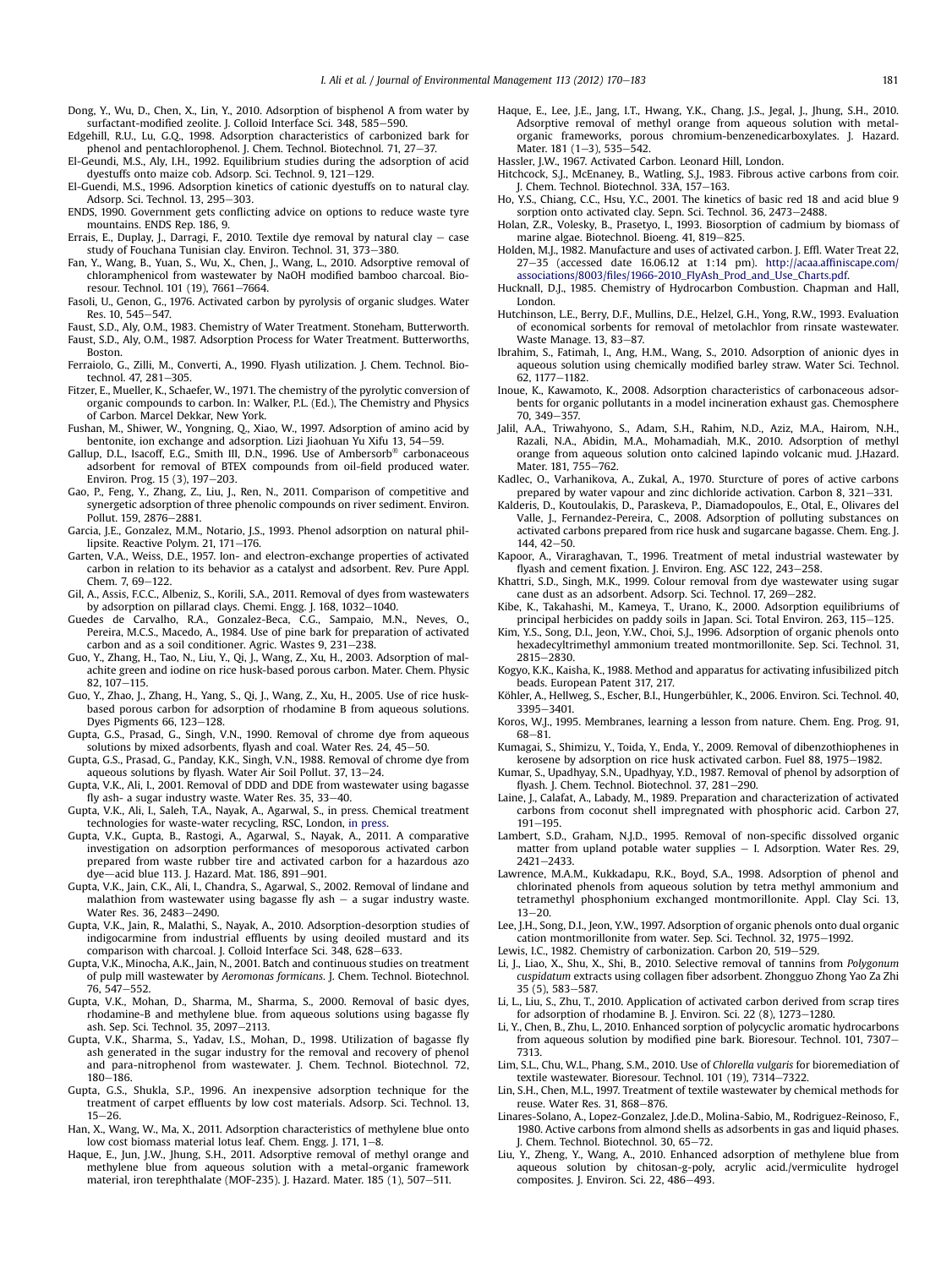- <span id="page-12-0"></span>Lizzio, A.A., Jiang, H., Radovic, L.R., 1990. On the kinetics of carbon, char. gasification, reconciling models with experiments. Carbon 28,  $7-19$ .
- Lopez, E., Soto, B., Arias, M., Nunez, A., Rubinosand, D., Barral, M.T., 1998. Adsorbent properties of red mud and its use for wastewater treatment. Water Res. 32, 1314-1322
- Lopez-Garzon, F.J., Moreno-Castilla, C., Guerrero-Ruiz, A., Rodriguez-Reinoso, F., Lopez-Gonzalez, J. de D., 1984. High temperature adsorption of hydrocarbons by activated carbons prepared from olive stones. Adv. Sci. Technol. 1, 103-109.
- Lopez-Gonzalez, J. de D., Valenzuela-Calahorro, C., Navarette-Guijosa, A., Gomez-Serrano, V., 1985. Preparation of active carbons from olive wood. Adv. Sci. Technol. 2, 253-262.
- Lopez-Gonzalez, J. de D., Valenzuela-Calahorro, C., Navarette-Guijosa, A., Gomez-Serrano, V., 1988. Adsorption of p-nitrophenol by active carbons prepared from olive wood. Ann. Quim. Ser. B 84,  $47-51$ .
- Loretta, Y.L., 1998. Properties of red mud tailings produced under varying process conditions. J. Eniviron. Eng. ASCE 124, 254-265.
- Lucchesi, A., Maschio, G., 1983. Semi-active carbon and aromatics produced from the pyrolysis of scrap tyres. Conserv. Recyc.  $6, 85-90$ .
- Lvovich, M.I., 1979. Water Resources and Their Future. Litho Crafters Inc., Michigan. Mahedeva, S.M., Mall, I.D., Prasad, B., Mishra, I.M., 1997. Removal of phenol by adsorption on coal flyash and activated carbon. Pollut. Res. 16,  $170-175$ .
- Malusis, M.A., Maneval, J.E., Barben, E.J., Shackelford, C.D., Daniels, E.R., 2010. Influence of adsorption on phenol transport through soil-bentonite vertical barriers amended with activated carbon. J. Contam. Hydrol. 116, 58-72.
- Manique, M.C., Faccini, C.S., Onorevoli, B., Benvenutti, E.V., Caramão, E.B., 2012. Rice husk ash as an adsorbent for purifying biodiesel from waste frying oil. Fuel 92,  $56 - 61.$
- Marsh, H., Rand, B., 1971. The process of activation carbon by gasification with CO-I gasification of pure polyfurfuryl alcohol carbon. Carbon 9, 47-61.
- Martin-Sanchez, M.A., 1990. Evaluation of Micro Porosity in Activated Carbons With a High Ash,  $(Cr_2O_3)$  Content, in IUPAC Symposium on the Characterization of Porous Solids, (COPS-II), Preprints, Alicante, May 69, IUPAC, Universidad de Alicante, Spain 90.
- Mattson, J.S., Mark, H.B., 1971. Activated Carbon Surface Chemistry and Adsorption from Aqueous Solution. Marcel Dekker Inc., New York.
- McKay, G., Allen, S.J., McConvey, I.P., Otterburn, M.S., 1981. Transport processes in the sorption of colored ions by peat particles. J. Colloid Interface Sci. 80,  $323 - 339.$
- Mckay, G., Poots, V.J.P., 1980. Kinetics and diffusion processes in color removal from effluent using wood as an adsorbent. J. Chem. Technol. Biotechnol. 30, 279-292.
- McKay, G., El-Geundi, M., Nasser, M.M., 1997a. Adsorption model for the removal of acid dyes from effluent by bagasse pith using a simplified isotherm. Adsorp. Sci. Technol. 15, 737-752.
- Mckay, G., El-Geundi, M., Nasser, M.M., 1997b. Equilibrium studies for the adsorption of dyes on bagasse pith. Adsorp. Sci. Technol. 15, 251-270.
- Mckay, G., Otterburn, M.S., Aja, J.A., 1985. Fuller's earth and fired clay as adsorbents for dye stuffs. Water Air Soil Pollut. 24, 307-322.
- McKay, G., Porter, J.F., Prasad, G.R., 1999. The removal of dye colors from aqueous solutions by adsorption on low-cost material. Water Air Soil Pollut. 114, 423-438
- McLelland, J.K., Rock, C.A., 1988. Pretreating landfill leachate with peat to remove metals. Water Air Soil Pollut. 37, 203-215.
- McNulty, J.T., 1984. Anion exchange resin kinetics in mixed bed condensate polishing. In: Naden, D., Streat, M. (Eds.), Ion Exchange Technology. Ellis Norwood.
- Meyers, R.A. (Ed.), 1999. Encyclopedia of Environmental Pollution and Clean-up. John Wiley & Sons, New York.
- Mineral Resources Institute Technical Report Series, 1985. Use of Alabama Peat as an Adsorbent for Heavy Metals, MRI Technical Report Series. T.R. No. 12.
- Ming, D.W., Dixon, J.B., 1987. Quantitative determination of clinoptilolite in soils by a cation-exchange capacity method. Clays Clay Miner. 35, 463-468.
- Morais, L.C., Freitas, O.M., Goncalves, E.P., Vasconcelos, L.T., Beca, C.G.G., 1999. Reactive dyes removal from wastewaters by adsorption on eucalyptus bark, variables that define the process. Water Res. 33, 979-988.
- Morillo, E., Undabeytia, T., Maqueda, C., Ramos, A., 2000. Glyphosate adsorption on soils of different characteristics, influence of copper addition. Chemosphere 40, 103-107.
- Mortley, Q., Mellowes, W.A., Thomas, S., 1988. Activated carbons from materials of varying morphological structure. Thermochim. Acta 129, 173-186.
- Mota, J.P., Lyubchik, S., 2006. Recent Advances in Adsorption Processes for Environmental Protection and and Security. Springer, Dordrecht.
- Namasivayam, C., Arasi, D.J.S.E., 1997. Removal of congo red from wastewater by adsorption onto waste red mud. Chemosphere 34, 401-417.
- Namasivayam, C., Senthilkumar, S., 1995. Recycling of industrial wastes, 'waste' Fe(III)/Cr(III) hydroxide as an adsorbent for the removal of toxic ions and dyes from waste water. Adsorp. Sci. Technol. 12, 293-296.
- Namasivayam, C., Kanchana, N., Yamuna, R.T., 1993. Waste banana pith as adsorbent for the removal of rhodamine-B from aqueous solutions. Waste Manage. 13,  $89 - 95.$
- Nasser, M.M., 1997. The kinetics of basic dye removal using palm fruit bunch. Adsorp. Sci. Technol. 14, 609-617.
- Nasser, M.M., Hamoda, M.F., Radwan, G.H., 1996. Utilization of palm-fruit bunch particles for the adsorption of dye stuff wastes. Adsorp. Sci. Technol. 13,  $1-6$ .
- Nawar, S.S., Doma, H.S., 1989. Removal of dyes from effluents using low-cost agricultural by-products. Sci. Total Environ.  $79.271-279.$
- Nemerow, N., Dasgupta, A., 1991. Industrial and Hazardous Waste Treatment. Van Nostrand Reinhold, New York.
- Ogassawara, S., Kuroda, S.M., Wakao, N., 1987. Preparation of activated carbon by thermal decomposition of used automotive tyres. Ind. Eng. Chem. Res. 26,  $2552 - 2556$ .
- Orhan, Y., Buyukgungor, H., 1993. The removal of heavy metals by using agricultural wastes. Water Sci. Technol. 28, 247-255.
- Paprowicz, J.T., 1990. Activated carbons for phenols removal from wastewaters. Environ. Technol. 11, 71-81.
- Patteson, J.W., 1989. Industrial wastes reduction. Environ. Sci. Technol. 23, 1032-1038. Perineau, F., Molinier, J., Gaset, A., 1982. Adsorption of ionic dyes on charred plant material. J. Chem. Technol. Biotechnol. 32, 749-758.
- Pollard, S.J.T., Fowler, G.D., Sollars, C.J., Perry, R., 1992. Low-cost adsorbents for waste and wastewater treatment, a review. Sci. Total Environ.  $116$ ,  $31-52$ .
- Polubesova, T., Eldad, S., Chefetz, B., 2010. Adsorption and oxidative transformation of phenolic acids by Fe(III)-montmorillonite. Environ. Sci. Technol. 44, 4203-4209.
- Puri, B.R., 1970. In: Walker Jr., P.L. (Ed.), Chemistry and Physics of Carbon, vol. 6. Marcel Dekker, New York.
- Puri, B.R., Bansal, R.C., Bhardwaj, S.S., 1973. Interaction of nitrogen dioxide with different charcoals. Indian J. Chem. 11, 1168-1169.
- Puri, B.R., Singh, S., Mahajan, O.P., 1965. Acidoid behavior of charcoal as a function of its oxygen complexes. VII. Formation of oxygen complexes and development of surface acidity on treatment with nitric acid. J. Indian Chem. Soc. 42, 427-434
- Randall, J.M., Bermann, R.L., Garrett, V., Waiss Jr., A.C., 1974a. Use of bark to remove heavy metal ions from waste solutions. Forest Prod. J. 24, 80-84.
- Randall, J.M., Hautala, E., Waiss Jr., A.C., May 7-8, 1974b. Removal and Recycling of Heavy Metal Ions From Mining and Industrial Waste Streams with Agricultural By-products. Proceedings of the Fourth Mineral Wastes Utilization Symposium, Chicago, 1L. PP 329.
- Rathinam, A., Rao, J.R., Nair, B.U., 2011. Adsorption of phenol onto activated carbon from seaweed, determination of the optimal experimental parameters using factorial design. J. Taiwan Inst. Chem. Eng. 42, 952-956.
- Reichenberg, D., 1953. Properties of ion exchange resins in relation to their structure. III. Kinetics of exchange. J. Am. Chem. Soc. 75, 589-594.
- Renouprez, A., Avom, J., 1988. Characterisation of active carbons from palm tree fibres using nitrogen adsorption and small angle X-ray scattering. In: Unger, K.K., Rouquerol, J., Singh, K.S.W. (Eds.), Characterisation of Porous Solids. Elsevier Science Publishers, Netherlands.
- Rodriguez-Reinoso, F., 1986. Preparation and characterization of activated carbons. In: Proceeding of the NATO Advanced Study Institute on Carbon and Coal Gasification, NATO ASI Series E, vol. 105. Martinus Nijhoff Publishers, Leiden, Netherlands.
- Rodriguez-Reinso, F., Lopez-Gonzalez, J. de D., Berenguer, C., 1982. Activated carbons from almond shell  $-$  I. Preparation and characterization by nitrogen adsorption. Carbon 20, 513-518.
- Roorer, G.L., Hsien, T.Y., Way, J.D., 1993. Synthesis of porous-magnetic chitosan beads for removal of cadmium ions from wastewater. Ind. Eng. Chem. Res. 32, 2170-2178.
- Rubio, J., Kitchener, J.A., 1976. The mechanism of adsorption of poly(ethylene oxide) flocculant on silica. J. Colloid Interface Sci. 57, 1132-1142.
- Ruthven, D.M., 1984. Principles of Adsorption and Adsorption Processes. Johan Wiley & Sons, New York.
- Sabbah, Rebham, M., 1997. Adsorption-desorption of trichloro phenol in water soil systems. Water Environ. Res.  $69$ ,  $1032-1038$ .
- Samuel, D.F., Osman, M.A., 1987. Adsorption Processes for Water Treatment. Butterworths, Boston.
- Sekaran, G., Shanmugasundaram, K.A., Mariappan, M., Raghavan, K.V., 1995. Utilisation of a solid waste generated in leather industry for removal of dye in aqueous solution. Indian J. Chem. Technol. 2,  $311-316$ .
- Shatalov, V., Breivik, K., Berg, T., Dutchak, S., Pacyna, J., 2004. Persistent organic pollutants, Ch. 8, EMEP assessment part I European perspective. In: Lövblad, G., Tarrasón, L., Tørseth, K., Dutchak., S. (Eds.). Norwegian Meteorological Institute Oslo, Norway.
- Simitzis, J., Sfyrakis, J., 1988a. Adsorption of phenols on carbonaceous adsorbents produced from phenol-formaldehyde resin mixed with olive stones. Angew. Makromol. Chem. 163, 47-61.
- Simitzis, J., Sfyrakis, J., 1988b. Production of carbonaceous adsorbents by using novolac-resin and cotton seed. J. Appl. Polym. Sci. 36, 1769-1779.
- Smisek, M., Cerny, S., 1970. Active Carbon Manufacture Properties and Applications. Elsevier, London.
- Smith, N., Ha, N.M., Cuong, V.K., Dong, H.T.T., Son, N.T., Baulch, B., Thuy, N.T.L., 2009. Coconuts in the Mekong Delta: an Assessment of Competitiveness and Industry Potential. Prosperity Initiative Report.
- Smith, R.N., Swinehard, J., Lessini, D., 1959. The oxidation of carbon by nitric oxide. J. Phys. Chem. 63, 544-547.
- Solisio, C., Lodi, A., Converti, A., Borghi, M.D., 2002. Removal of exhausted oils by adsorption on mixed Ca and Mg oxides. Water Res. 36, 899-904.
- Srinivasan, K., Rao, P.B.S., Ramadevi, A., 1988. Studies on characteristics of carbon obtained from tamarind nuts. Indian J. Environ. Health 30, 303-305.
- Srivastava, S.K., Tyagi, R., 1994. Removal of substituted phenols by activated carbon, developed from fertilizer waste and some thermodynamic aspects. Fresenius Envir. Bull.  $3.12-17$ .